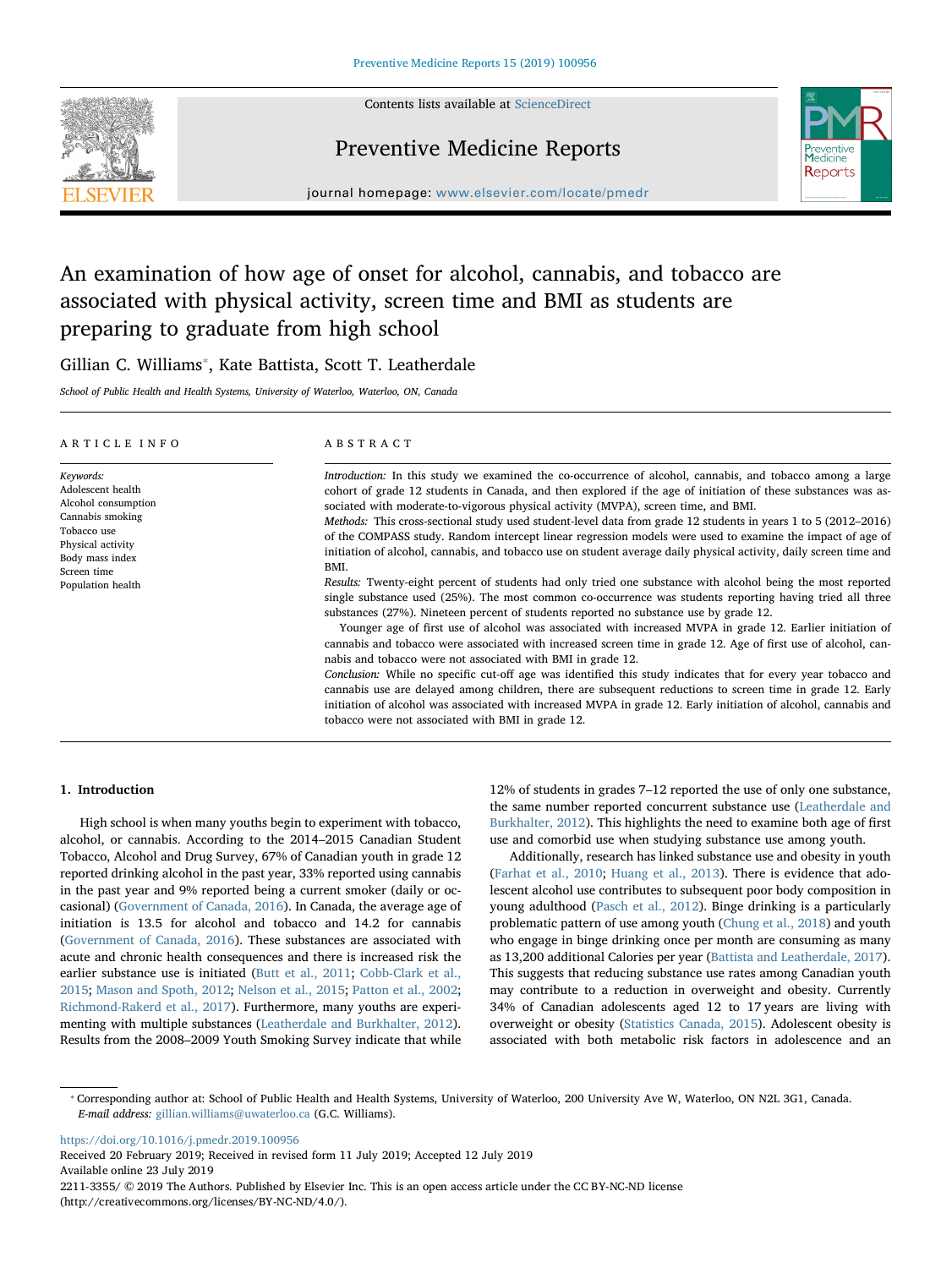increased risk of obesity and other chronic diseases in adulthood [\(Reilly](#page-10-10) [et al., 2003](#page-10-10)). Overweight youth tend to also be at higher risk for poor social and economic outcomes ([Reilly et al., 2003](#page-10-10)).

Other modifiable behaviours that are associated with substance use include moderate-to-vigorous physical activity (MVPA) and screen time ([Carson et al., 2011](#page-9-4); [Tabak et al., 2015\)](#page-10-11). In addition to body composition improvements, MVPA benefits youth's cardiovascular and metabolic risk factors, motor skills, and academic outcomes ([Donnelly and](#page-10-12) [Lambourne, 2011](#page-10-12); [Janssen and Leblanc, 2010](#page-10-13)). In contrast, elevated screen time is associated with increased adiposity, metabolic syndrome, and anxiety and depression in adolescents [\(Bai et al., 2016;](#page-9-5) [Maras et al.,](#page-10-14) [2015\)](#page-10-14). It is recommended that adolescents accumulate at least 60 min per day of MVPA and no more than 2 h per day of recreational screen time [\(Tremblay et al., 2016\)](#page-10-15). Currently, Canadian adolescents aged 12–17 engage in an average of 46 min per day of MVPA and 3.8 h per day of screen time [\(Roberts et al., 2017](#page-10-16)).

Prevention programming is typically targeted towards specific behaviours [\(Michie et al., 2011](#page-10-17)). However, research has shown that behaviours rarely occur in isolation and comprehensive programming may be a better approach ([Laxer et al., 2017](#page-10-18); [Michie et al., 2011](#page-10-17)). As such, it is important to understand the relationships between different risk behaviours among youth. Therefore, this study had two objectives. First, we examined student use and co-use of alcohol, cannabis, and cigarettes among a large cohort of grade 12 students. Second, we then explored if the age of initiation of these substances was associated with MVPA, screen time, and BMI.

#### 2. Methods

#### 2.1. Study

The COMPASS host study is an ongoing prospective cohort study (2012−2021) of a convenience sample of secondary school students in five provinces and territories in Canada (Ontario, Alberta, British Columbia, Quebec, and Nunavut). [\(Leatherdale et al., 2014a, 2014b\)](#page-10-19) The study collects longitudinal, hierarchal data to examine the influence of the school environment on student health outcomes including physical activity, healthy eating, bullying, and tobacco, alcohol and cannabis use. Details on the COMPASS host study, including sampling and data collection, are available online ([www.compass.uwaterloo.ca](http://www.compass.uwaterloo.ca)). The COMPASS study was approved by the Human Research Ethics Board at the University of Waterloo (reference number: 17264).

#### 2.2. Participants

The current study used student-level data from grade 12 students in years 1 to 5 (2012–2016) of the COMPASS study. The study used activeinformation, passive-consent permission protocols, which is important for collecting unbiased data within studies examining youth substance use [\(White et al., 2004\)](#page-10-20). Parents were sent study information via mailed letter or automated phone call, and could choose to withdraw their child from the study by contacting the COMPASS recruitment coordinator. All students within a participating school were invited to participate in the study and students could refuse to participate at any time. Participating students completed the COMPASS student questionnaire (Cq), which is a paper-based, self-administered, anonymous survey. The current study examined Cq data from 42,355 grade 12 students enrolled in 106 schools across years 1–5 of the COMPASS study. Response rates from years 1–5 of the COMPASS study were Y1: 79%, Y2: 79%, Y3: 79%, Y4: 80%, and Y5: 77%. Students with missing data on age of substance use information or control variables were excluded from the study, resulting in a final sample of 35,221 students. A comparison of students with complete versus missing data can be found in [Appendix Tables 1 and 2.](#page-6-0) Students with missing data on any of the outcome measures were excluded from the corresponding analyses.

#### 2.3. Measures

The Cq uses previously validated measures ([Leatherdale et al.,](#page-10-19) [2014a, 2014b;](#page-10-19) [Leatherdale and Laxer, 2013;](#page-10-21) [Wong et al., 2006, 2012\)](#page-10-22) and measures used in national youth substance use surveillance in Canada [\(Bredin and Leatherdale, 2014](#page-9-6); [Elton-Marshall et al., 2011](#page-10-23)).

#### 2.3.1. Age of substance use initiation

To determine the age at which students first used tobacco, students were asked the question, "How old were you when you first tried smoking cigarettes, even just a few puffs?" Similarly, to determine age of first use of alcohol, students were asked "How old were you when you first had a drink of alcohol that was more than just a sip?" To determine age of first use of cannabis, students were asked, "How old were you when you first used marijuana or cannabis". Students could respond that they have never used the substance or did not know the age of first use or could select an age from "8 years or younger" to "18 years or older". Students answering, "I do not know" were excluded from the analysis. Tables comparing respondents with those who did not answer or responded "I do not know" on age of first use variables have been added to an Appendix.

#### 2.3.2. Daily physical activity

Students were asked to indicate the number of minutes spent doing hard and moderate physical activity on each of the last 7 days. To assist in reporting, examples of hard and moderate physical activities were provided. Response options for each day and each activity level (hard/ moderate) ranged in 15 min increments from 0 min to 4 h and 45 min. Time spent doing hard and moderate physical activity were combined for each day and then averaged to determine average daily minutes of physical activity.

#### 2.3.3. Daily screen time

To assess screen time, students were asked to indicate the number of minutes usually spent (1) watching/streaming TV shows or movies, (2) playing video/computer games, (3) talking on the phone, (4) surfing the internet and (5) texting, messaging, emailing. Response options for each activity ranged in 15 min increments from 0 min to 9 h, 45 min. The amount of time spent on each activity was summed to determine students' usual total daily screen time.

#### 2.3.4. Body mass index (BMI)

Students were asked to report their height and body weight. Selfreported height (in meters) and weight (in kilograms) were then used to calculate Body Mass Index (BMI) as a continuous measure of weight status. Height and weight measures were previously validated in a sample of grade 9 students [\(Leatherdale and Laxer, 2013\)](#page-10-21).

#### 2.3.5. Control variables

Students were asked to indicate their sex, ethnicity, weekly spending money, and current substance use. Year of data collection (2012–2016) was also used as a control variable.

#### 2.4. Analysis

Descriptive statistics were calculated for all measures and Chisquare and t-tests were used to examine differences between males and females in the sample. Frequencies were calculated to examine substance use co-occurrence.

Random intercept linear regression models were used to examine the impact of age of initiation of tobacco, alcohol and cannabis use on student average daily physical activity, daily screen time and BMI. Random intercept models were used to account for the clustering of students within schools, based on the assumption that students within the same school are more alike than students from different schools. To satisfy the normality assumption, average daily physical activity and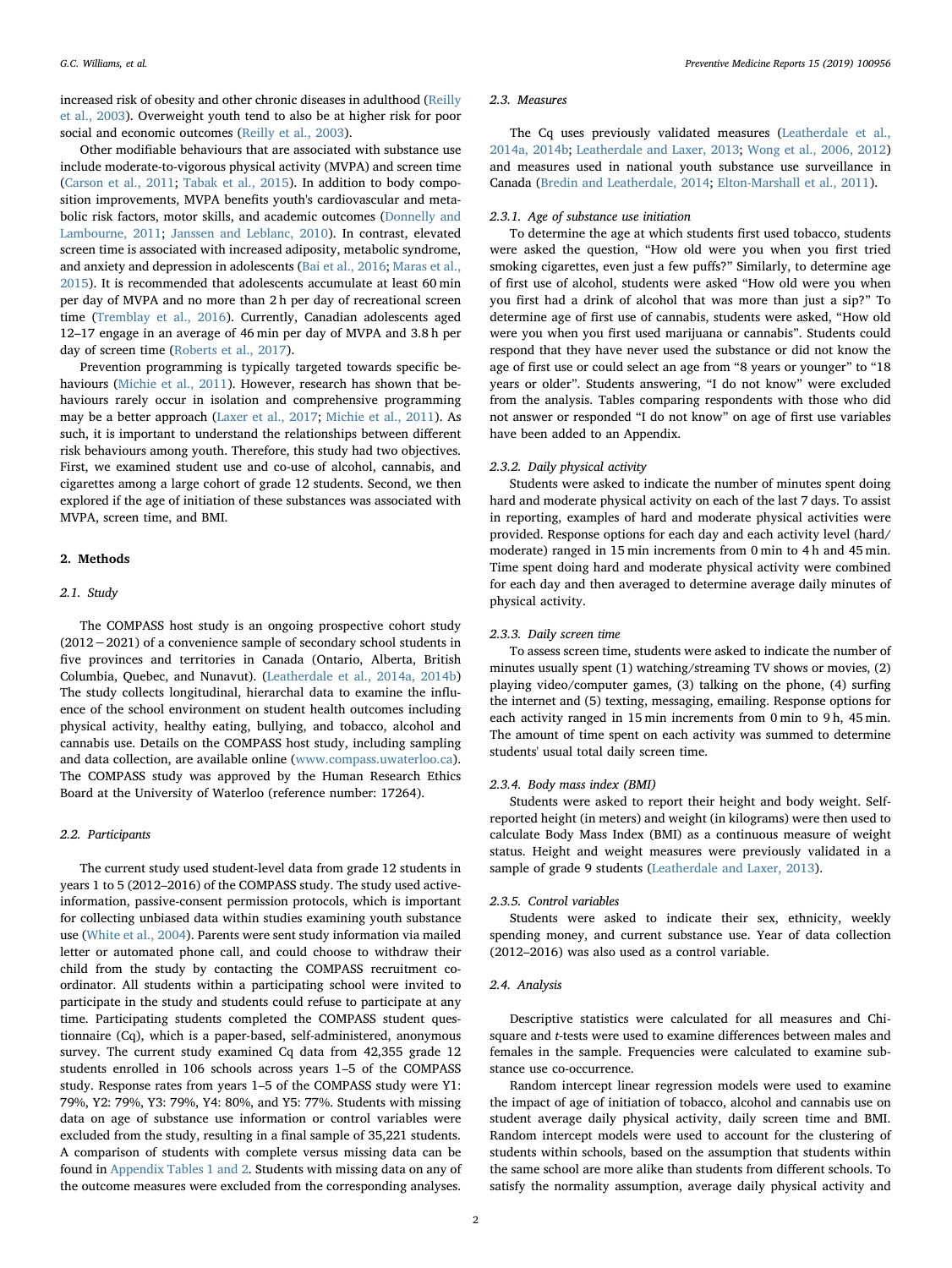#### <span id="page-2-0"></span>Table 1

Characteristics of grade 12 students in years 1 to 5 (2012–2016) of the COMPASS study ( $n = 35,221$ ) in Canada.

| Variable                    | Levels                                | Total        |                | Females<br>$(n = 17,953, 51\%)$ |                | Males<br>$(n = 17,268, 49\%)$ |                | Chi-square p-value |
|-----------------------------|---------------------------------------|--------------|----------------|---------------------------------|----------------|-------------------------------|----------------|--------------------|
|                             |                                       | $\mathbf n$  | $\%$           | n                               | $\%$           | n                             | $\frac{0}{0}$  |                    |
| Data collection year        | 2012<br>2013                          | 4906<br>8579 | 13.9%<br>24.4% | 2470<br>4338                    | 13.8%<br>24.2% | 2436<br>4241                  | 14.1%<br>24.6% | $p = .5291$        |
|                             | 2014<br>2015                          | 7539<br>7179 | 21.4%<br>20.4% | 3879<br>3646                    | 21.6%<br>20.3% | 3660<br>3533                  | 21.2%<br>20.5% |                    |
|                             | 2016                                  | 7018         | 19.9%          | 3620                            | 20.2%          | 3398                          | 19.7%          |                    |
| Ethnicity                   | White                                 | 27,898       | 79.2%          | 14,562                          | 81.1%          | 13,336                        | 77.2%          | p < .0001          |
|                             | Black                                 | 1604         | 4.6%           | 659                             | 3.7%           | 945                           | 5.5%           |                    |
|                             | Asian                                 | 2305         | 6.5%           | 1162                            | 6.5%           | 1143                          | 6.6%           |                    |
|                             | Indigenous<br>Latin American/Hispanic | 1029         | 2.9%<br>2.5%   | 504<br>404                      | 2.8%<br>2.3%   | 525<br>462                    | 3.0%<br>2.7%   |                    |
|                             | Other/mixed                           | 866<br>1519  | 4.3%           | 662                             | 3.7%           | 857                           | 5.0%           |                    |
| Spending money              | Zero                                  | 3876         | 11.0%          | 1780                            | 9.9%           | 2096                          | 12.1%          | p < .0001          |
|                             | \$1 to \$20                           | 5838         | 16.6%          | 3022                            | 16.8%          | 2816                          | 16.3%          |                    |
|                             | \$21 to \$100                         | 10,787       | 30.6%          | 6034                            | 33.6%          | 4753                          | 27.5%          |                    |
|                             | More than \$100                       | 11,277       | 32.0%          | 5370                            | 29.9%          | 5907                          | 34.2%          |                    |
|                             | Don't know                            | 3443         | 9.8%           | 1747                            | 9.7%           | 1696                          | 9.8%           |                    |
| Current drinker             | No                                    | 17,556       | 49.8%          | 9458                            | 52.7%          | 8098                          | 46.9%          | p < .0001          |
|                             | Yes                                   | 17,665       | 50.2%          | 8495                            | 47.3%          | 9170                          | 53.1%          |                    |
| Current cannabis user       | No                                    | 27,231       | 77.3%          | 14,697                          | 81.9%          | 12,534                        | 72.6%          | p < .0001          |
|                             | Yes                                   | 7990         | 22.7%          | 3256                            | 18.1%          | 4734                          | 27.4%          |                    |
| Current smoker              | No                                    | 29,720       | 84.4%          | 15,715                          | 87.5%          | 14,005                        | 81.1%          | p < .0001          |
|                             | Yes                                   | 5501         | 15.6%          | 2238                            | 12.5%          | 3263                          | 18.9%          |                    |
| Age of first use - alcohol  | 8                                     | 1586         | 4.5%           | 456                             | 2.5%           | 1130                          | 6.5%           | p < .0001          |
|                             | 9                                     | 271          | 0.8%           | 88                              | 0.5%           | 183                           | 1.1%           |                    |
|                             | 10                                    | 645          | 1.8%           | 236                             | 1.3%           | 409                           | 2.4%           |                    |
|                             | 11                                    | 461          | 1.3%           | 177                             | 1.0%           | 284                           | 1.6%           |                    |
|                             | 12                                    | 1623         | 4.6%           | 717                             | 4.0%           | 906                           | 5.2%           |                    |
|                             | 13                                    | 2784         | 7.9%           | 1459                            | 8.1%           | 1325                          | 7.7%           |                    |
|                             | 14                                    | 5909         | 16.8%          | 3234                            | 18.0%          | 2675                          | 15.5%          |                    |
|                             | 15                                    | 6298         | 17.9%          | 3554                            | 19.8%          | 2744                          | 15.9%          |                    |
|                             | 16                                    | 4990         | 14.2%          | 2762<br>904                     | 15.4%          | 2228                          | 12.9%          |                    |
|                             | 17<br>18                              | 1745<br>326  | 5.0%<br>0.9%   | 148                             | 5.0%<br>0.8%   | 841<br>178                    | 4.9%<br>1.0%   |                    |
|                             | Never used                            | 8583         | 24.4%          | 4218                            | 23.5%          | 4365                          | 25.3%          |                    |
| Age of first use - cannabis | 8                                     | 539          | 1.5%           | 135                             | 0.8%           | 404                           | 2.3%           | p < .0001          |
|                             | 9                                     | 87           | 0.2%           | 21                              | 0.1%           | 66                            | 0.4%           |                    |
|                             | 10                                    | 161          | 0.5%           | 49                              | 0.3%           | 112                           | 0.6%           |                    |
|                             | 11                                    | 180          | 0.5%           | 57                              | 0.3%           | 123                           | 0.7%           |                    |
|                             | 12                                    | 551          | 1.6%           | 200                             | 1.1%           | 351                           | 2.0%           |                    |
|                             | 13                                    | 1284         | 3.6%           | 564                             | 3.1%           | 720                           | 4.2%           |                    |
|                             | 14                                    | 2851         | 8.1%           | 1357                            | 7.6%           | 1494                          | 8.7%           |                    |
|                             | 15                                    | 3619         | 10.3%          | 1839                            | 10.2%          | 1780                          | 10.3%          |                    |
|                             | 16                                    | 4084         | 11.6%          | 2153                            | 12.0%          | 1931                          | 11.2%          |                    |
|                             | 17                                    | 2139         | 6.1%           | 1127                            | 6.3%           | 1012                          | 5.9%           |                    |
|                             | 18                                    | 292          | 0.8%           | 131                             | 0.7%           | 161                           | 0.9%           |                    |
|                             | Never used                            | 19,434       | 55.2%          | 10,320                          | 57.5%          | 9114                          | 52.8%          |                    |
| Age of first use - tobacco  | 8                                     | 750          | 2.1%           | 228                             | 1.3%           | 522                           | 3.0%           | p < .0001          |
|                             | 9                                     | 154          | 0.4%           | 62                              | 0.3%           | 92                            | 0.5%           |                    |
|                             | 10                                    | 237          | 0.7%           | 70                              | 0.4%           | 167                           | 1.0%           |                    |
|                             | 11<br>12                              | 236<br>691   | 0.7%<br>2.0%   | 108<br>289                      | 0.6%<br>1.6%   | 128<br>402                    | 0.7%<br>2.3%   |                    |
|                             | 13                                    | 1061         | 3.0%           | 508                             | 2.8%           | 553                           | 3.2%           |                    |
|                             | 14                                    | 2029         | 5.8%           | 987                             | 5.5%           | 1042                          | 6.0%           |                    |
|                             | 15                                    | 2414         | 6.9%           | 1191                            | 6.6%           | 1223                          | 7.1%           |                    |
|                             | 16                                    | 3172         | 9.0%           | 1608                            | 9.0%           | 1564                          | 9.1%           |                    |
|                             | 17                                    | 2053         | 5.7%           | 986                             | 5.4%           | 1067                          | 6.0%           |                    |
|                             | 18                                    | 279          | 0.8%           | 111                             | 0.6%           | 168                           | 0.9%           |                    |
|                             | Never used                            | 22,749       | 63.1%          | 12,027                          | 65.9%          | 10,722                        | 60.2%          |                    |

daily screen time variables were square-root transformed due to the skewed nature of these variables. Appendix Fig. 1-4compare untransformed and transformed variables. All models controlled for sex, ethnicity, weekly spending money, and data collection year. BMI models also controlled for physical activity and screen time. All models were run using the MIXED procedure in SAS 9.4 (SAS Institute Inc., Cary, NC, USA).

#### 3. Results

#### 3.1. Descriptive statistics

Participant characteristics can be found in [Table 1.](#page-2-0) The majority of students identified as White (79%) and 51% were female. Mean age was 17.2 years. Alcohol use was the most common: 76% of grade 12 students reported having ever tried alcohol and the mean age at which students began use was 14.2 years. Forty-five percent reported ever trying cannabis (mean age of initiation 14.8 years) and 37% tobacco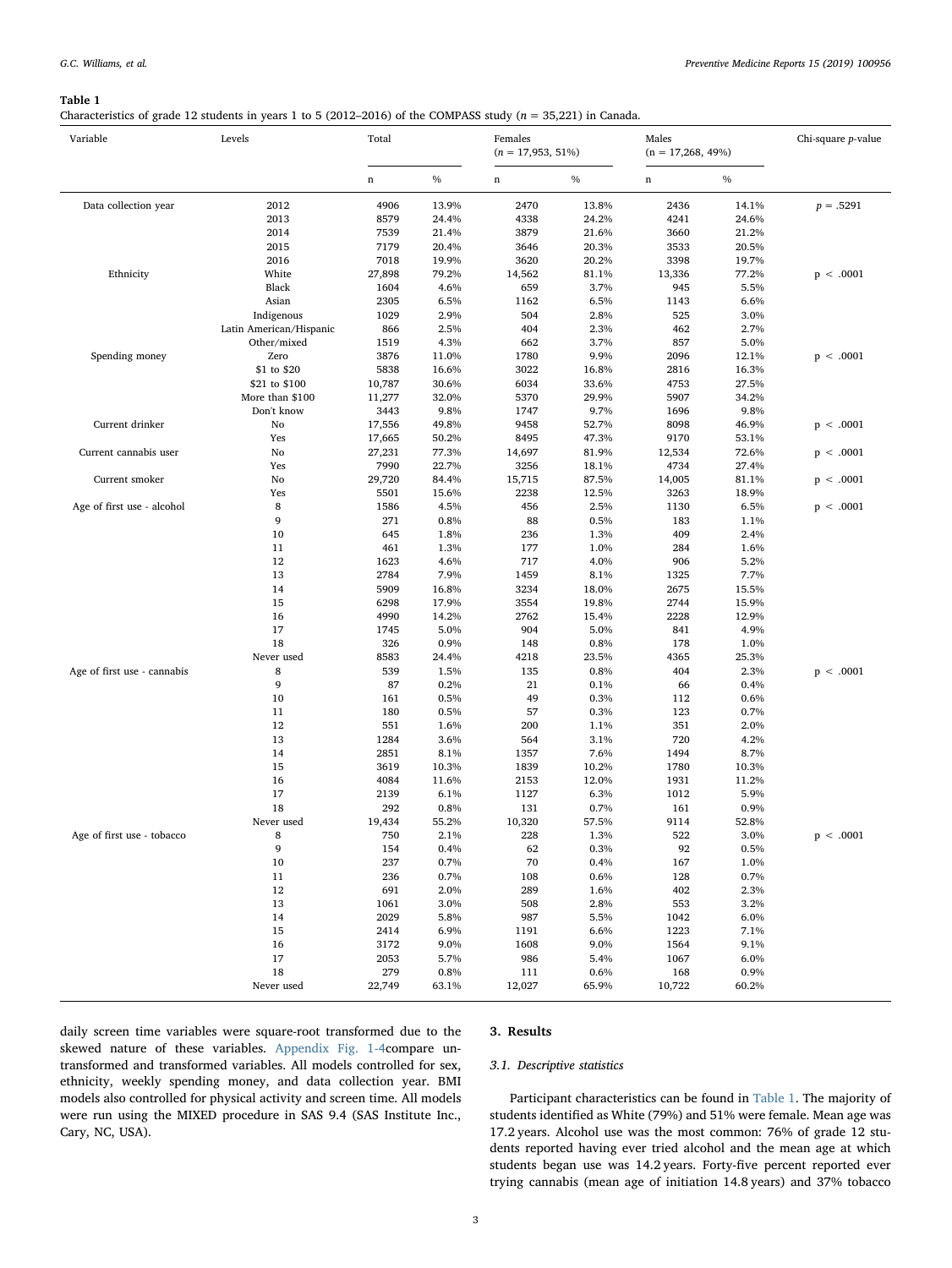<span id="page-3-0"></span>

Fig. 1. Proportion of grade 12 students in Canada from years 1 to 5 (2012-2016) of the COMPASS study reporting ever use and co-use of alcohol, cannabis, and tobacco.

(mean age of initiation 14.5 years).

[Fig. 1](#page-3-0) reports the number of substances students had ever tried by grade 12. Twenty-eight percent of students had only tried one substance with alcohol being the most reported single substance used (25%). Forty-six percent of participants reported trying more than once substance. The most common co-occurrence was students reporting having tried all three substances (27%) followed by students reporting having tried alcohol and cannabis (12%). More females reported trying alcohol only (28% versus 21%) whereas more males reported trying all three substances (29% versus 26%). Nineteen percent of students reported no substance use by grade 12.

Participants engaged in on average 114.5 (standard deviation [SD] 87.8) minutes of MVPA per day and 505.2 (SD 364.3) minutes of screen time per day. Mean BMI of the sample was 23.1 (SD 4.4) ([Table 2](#page-3-1)).

#### 3.2. Regression models

Regression coefficients for the effects of age of initiation of alcohol, cannabis and tobacco on MVPA, screen time, and BMI can be found in [Figs. 2 through 4.](#page-4-0) All models controlled for sex, ethnicity, weekly spending money, current substance use, year of data collection, and clustering by school. Regression coefficients for all models can be found in [Appendix Tables 3 - 5.](#page-6-1)

Age of initiation of alcohol was associated with increased MVPA compared to non-users with those initiating alcohol use at younger ages engaging in more MVPA than those initiating later in adolescence

([Fig. 2](#page-4-0)). No consistent trends were seen for cannabis and tobacco initiation and MVPA. Current drinking was also associated with increased MVPA  $(p < .0001)$ .

Age of initiation of cannabis and tobacco were associated with increased screen time compared to non-users [\(Fig. 3](#page-4-1)). Those initiating cannabis use at younger ages engaged in more screen time than those initiating use at older ages. Initiating alcohol use between the ages of 12 and 16 was associated with decreased screen time compared to nonusers. Current alcohol, cannabis and tobacco use were associated with increased screen time  $(p = .01, p < .0001, p < .0001$  respectively).

Tobacco use was associated with increased BMI compared to nonusers, however age of initiation did not have an effect [\(Fig. 4](#page-5-0)). Current users had a BMI of 0.19 ( $p = .04$ ) units higher than non-current users. There was no consistent effect of age of initiation of alcohol or cannabis use on BMI although current cannabis users had a 0.18 ( $p = .03$ ) unit lower BMI on average than non-users.

#### 4. Discussion

This study investigated student substance use among a sample of grade 12 students in years 1 through 5 (2012–2016) of the COMPASS study. This was first investigated descriptively by examining the percentages of students who had tried alcohol, cannabis, tobacco, or some combination of those substances by grade 12. The association between the age at first use and MVPA, screen time, and BMI in grade 12 was then assessed.

#### <span id="page-3-1"></span>Table 2

Median, mean, and standard deviation of average daily MVPA in minutes, average daily screen time in minutes, and BMI of grade 12 students in years 1 to 5 (2012–2016) of the COMPASS study ( $n = 35,221$ ) in Canada.

| Variable                                                           | Total                 |                        | Females              |                      |                        | Males                |                        |                        | t-Test               |                                     |
|--------------------------------------------------------------------|-----------------------|------------------------|----------------------|----------------------|------------------------|----------------------|------------------------|------------------------|----------------------|-------------------------------------|
|                                                                    | Median                | Mean                   | <b>SD</b>            | Median               | Mean                   | <b>SD</b>            | Median                 | Mean                   | <b>SD</b>            |                                     |
| Average daily MVPA (minutes)<br>Daily screen time (minutes)<br>BMI | 96.4<br>420.0<br>22.2 | 114.5<br>505.2<br>23.1 | 87.8<br>364.3<br>4.4 | 83.6<br>364.3<br>4.4 | 100.0<br>405.0<br>21.6 | 77.8<br>354.2<br>4.2 | 113.6<br>420.0<br>22.9 | 129.7<br>513.3<br>23.7 | 94.8<br>374.3<br>4.5 | p < .0001<br>P < .0001<br>p < .0001 |

MVPA – moderate to vigorous physical activity.

BMI – body mass index.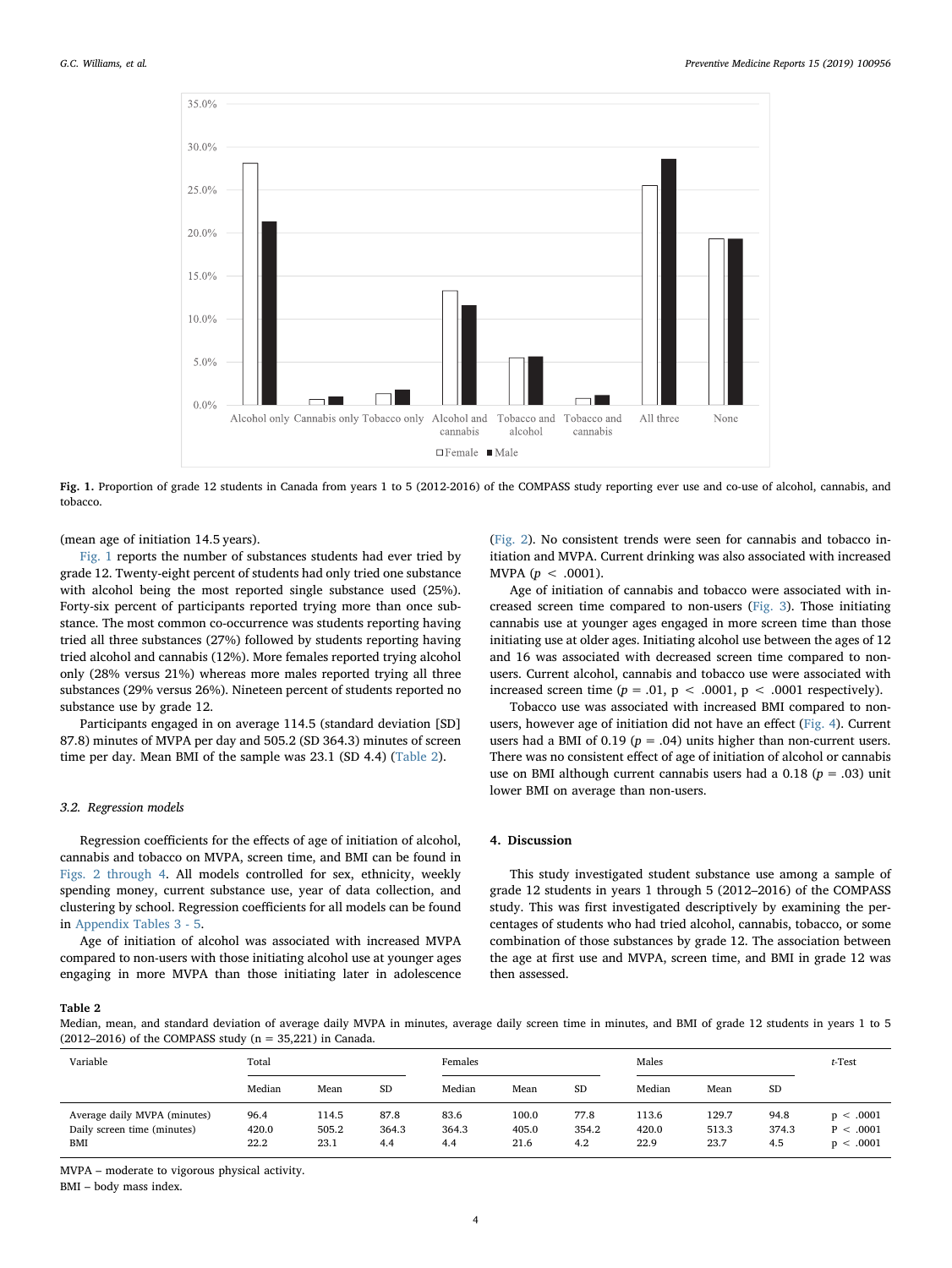<span id="page-4-0"></span> $2.00$ 

 $1.5($ 

 $1.00$ 

 $-0.50$ 

 $-1.00$ 

 $-1.50$ 

 $\circ$ 

 $\circ$ 

 $10$ 

 $11$ 

Age of first use  $-\text{Alcohol}$   $\cdots$   $\cdots$  Cannabis  $-\blacksquare$  - Tobacco

estimate  $0.50$ 

Beta  $0.00$  Fig. 2. Plotted beta estimates from the regression models of age of first use of alcohol, cannabis and tobacco on average daily minutes of MVPA (square root transformed) of grade 12 students in Canada from years 1 to 5 (2012-2016) of the COMPASS study. All models controlled for sex, ethnicity, weekly spending money, current substance use, and data collection year. The markers have been replaced with a dash (-) at ages that are not significant at  $p < 0.05$ .





 $18$ 

Consistent with the literature that suggests modifiable risk behaviours co-occur ([de la Haye et al., 2014;](#page-9-7) [Leatherdale, 2015\)](#page-10-28), age of first substance use was associated with both MVPA and screen time. Younger age of first use of alcohol was associated with increased MVPA in grade 12. It is hypothesized that this is due to the relationship between team sport participation and alcohol consumption: youth

<span id="page-4-1"></span>

Fig. 3. Plotted beta estimates from the regression models of age of first use of alcohol, cannabis and tobacco on average daily minutes of screen time (square root transformed) of grade 12 students in Canada from years 1 to 5 (2012-2016) of the COMPASS study. All models controlled for sex, ethnicity, weekly spending money, current substance use, and data collection year. The markers have been replaced with a dash (-) at ages that are not significant at  $p < 0.05$ .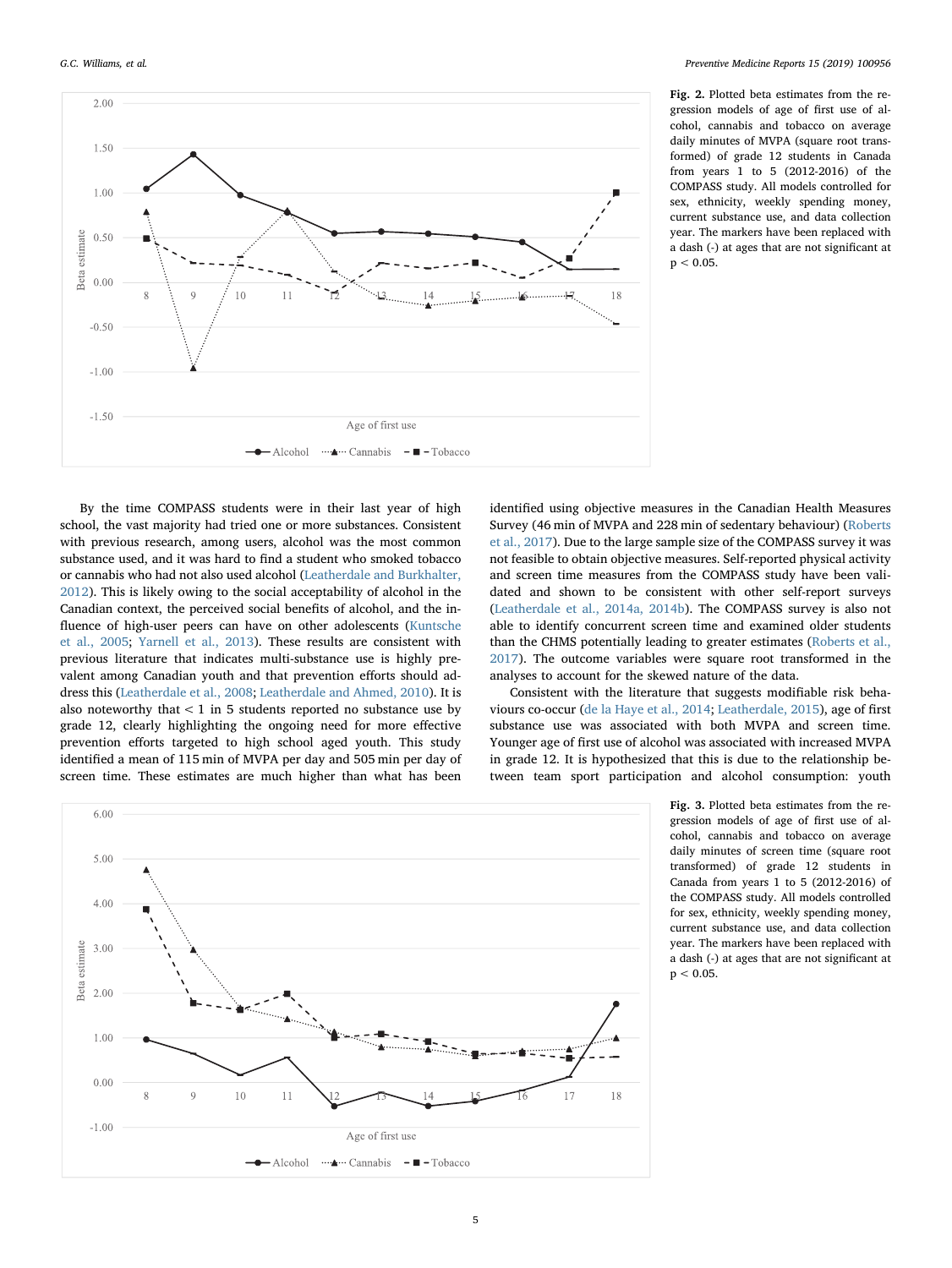<span id="page-5-0"></span>

Fig. 4. Plotted beta estimates from the regression models of age of first use of alcohol, cannabis and tobacco on BMI of grade 12 students in Canada from years 1 to 5 (2012-2016) of the COMPASS study. All models controlled for sex, ethnicity, weekly spending money, current substance use, and data collection year. The markers have been replaced with a dash (-) at ages that are not significant at  $p < 0.05$ .

participation in team sports has been associated with increased alcohol use both in adolescence and young adulthood ([Kwan et al., 2014;](#page-10-29) [Lisha](#page-10-30) [and Sussman, 2010](#page-10-30)). However, this is an effect that may be modified by socioeconomic status, which was not controlled for in this study. There is evidence that lower socioeconomic status is associated with lower levels of physical activity and team sport participation in youth [\(Pan](#page-10-31) [et al., 2009\)](#page-10-31). No relationship between age of initiation of cannabis and tobacco was seen with MVPA. This is in line with research that suggests that team sport participation appears to be protective against cannabis and smoked tobacco products [\(Lisha and Sussman, 2010](#page-10-30)).

Initiating cannabis and tobacco at a younger age was associated with more screen time in grade 12. These results are in line with other findings indicating that screen time clusters with other risk behaviours among youth ([Carson et al., 2011;](#page-9-4) [Iannotti et al., 2009\)](#page-10-32). This is in contrast with other research that has examined the relationship between cannabis use and screen time and found null results [\(Sampasa-](#page-10-33)[Kanyinga et al., 2018](#page-10-33); [Zuckermann et al., 2019\)](#page-10-34). This is potentially because this literature has dichotomized screen time based on the recommended 2 h limit in the Canadian 24 Hour Movement Guidelines whereas we examined this variable continuously [\(Tremblay et al.,](#page-10-15) [2016\)](#page-10-15). Most Canadian youth are not meeting this guideline and there is a wide range of screen time among these youth [\(Roberts et al., 2017](#page-10-16)). No trend was seen between age of first use of alcohol and screen time. However, initiating alcohol use between ages 12 and 16 was associated with decreased screen time. This is contrary to research studying the opposite relationship which has found links between television and movie watching, media exposure, and alcohol use [\(Jernigan et al.,](#page-10-35) [2017\)](#page-10-35). It is thought this relationship may be due to youth consuming more alcohol engaging in MVPA and subsequently displacing screen time from their day.

Age of first use of alcohol, cannabis and tobacco were not associated with BMI in grade 12 although tobacco ever users had a higher BMI on average than never users. This is consistent with the literature that links the use of tobacco products with increases in BMI ([Green et al., 2018](#page-10-36)). Despite the fact that age of first use was found to be associated with MVPA and screen time it is not surprising that no consistent trend was seen with BMI. This survey does not collect sufficient information to consider energy intake which is a significant mediator of the relationship between screen time and BMI [\(Cameron et al., 2016\)](#page-9-8).

#### 4.1. Strengths and limitations

The primary strength of this study was its large sample size. The inclusion of grade 12 students across the first 5 years of COMPASS data collections allowed for the inclusion of almost 40,000 students in the analyses. Due to the self-reported nature of survey data, these results may be subject to social desirability bias, likely leading to the underreporting of the risk factors studied. However, the use of self-reported measures in this study allowed for the collection of such a large sample. In addition, to encourage participation and honest reporting, a passive consent protocol was used and students were assured their answers would be kept confidential [\(Thompson-Haile et al., 2013\)](#page-10-37). Despite the breadth of the COMPASS survey, this study lacked data on socioeconomic status and energy intake which may have helped to explain the relationships between age of initiation of substance use and the outcomes of interest. This study also had missing data for 17% of students. Previous work examining these students found that missing students were more likely to be substance users however no differences were found for the main outcomes of interest in this paper (physical activity, screen time, and BMI) ([Qian et al., 2015\)](#page-10-38). Students who answered "I don't know" were also more likely to be current drinkers, smokers and cannabis users, and have higher daily MVPA and screen time and BMI. This missing data may suggest a weakened association between age of initiation and the outcomes of interest. Additionally, this study used cross-sectional data and required participants to recall of the age at which they initiated substance use, which could be 10 years ago or more. Cross-sectional research by Golub and colleagues indicates that older students (age 18) were less likely to report alcohol initiation by age 10 than 12 year old students indicating some differential recall by age ([Golub et al., 2000\)](#page-10-39). All participants in this study were surveyed at approximately the same age so as long as any potential recall error was also independent of the outcome, recall bias should not be a significant limitation of these results. Additionally, as with any cross-sectional research, reverse causality cannot be ruled out. This study asks students about their MVPA, screen time habits, and BMI in grade 12 and it is unknown what the status of these variables would have been when students initiated substance use. Finally, these results are based on a convenience sample that is not nationally representative, therefore these results may not be representative of all Canadian youth.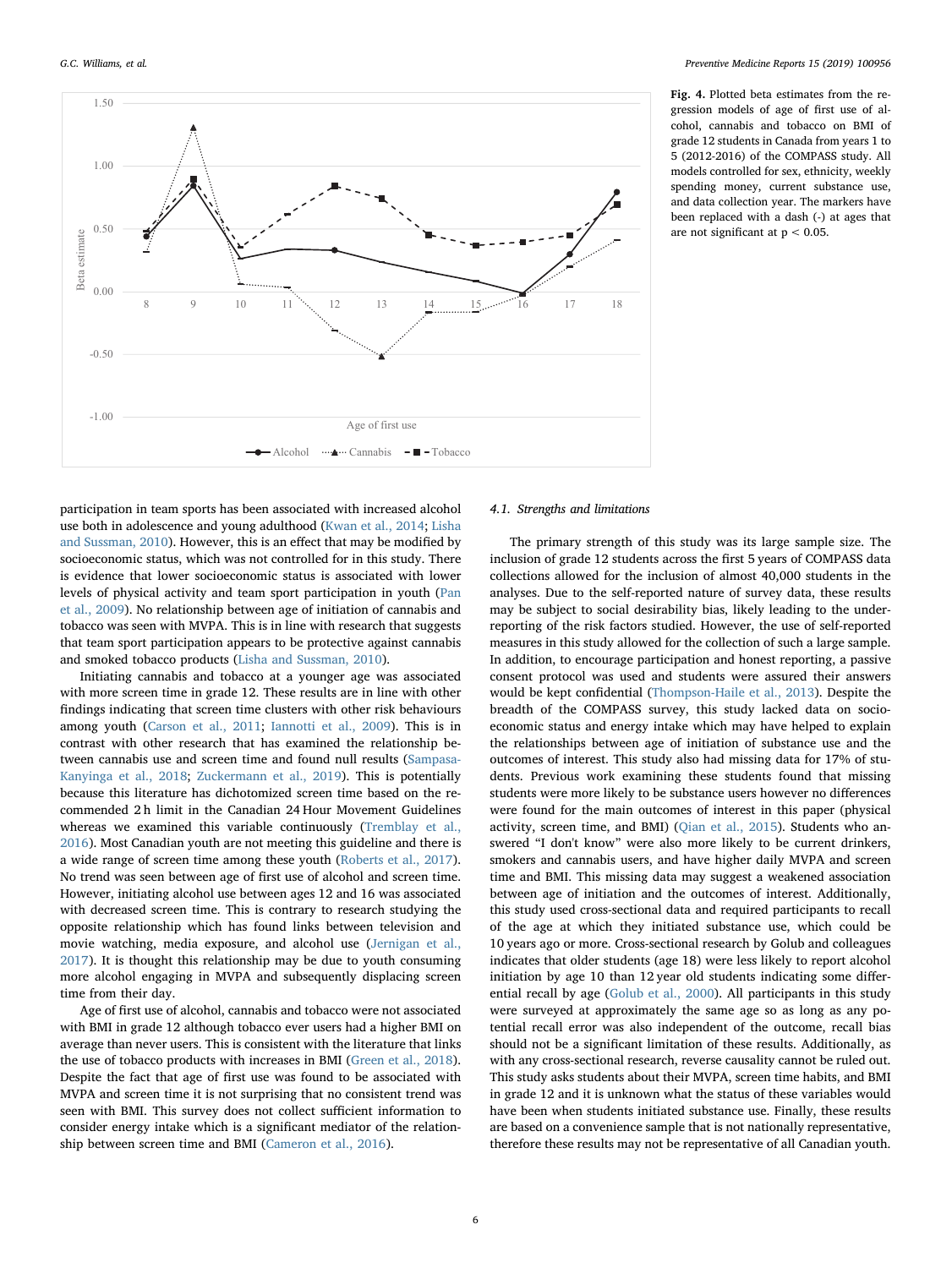#### 5. Conclusions

There are many benefits to delaying substance use among youth. Early substance use is associated with physical and mental health problems, educational underachievement, and subsequent problematic substance use in adulthood. The results of this study indicate that sedentary behaviour prevention efforts may also benefit from delaying early substance use among youth. While no specific cut-off age was identified it appears that for every year tobacco and cannabis use are delayed, there are subsequent benefits to screen time in grade 12. There were no consistent associations between age of initiation and BMI and early initiation of alcohol was associated with increased MVPA.

#### Declaration of Competing Interest

None to declare.

#### Acknowledgments

The COMPASS study has been supported by a bridge grant from the Canadian Institutes of Health Research (CIHR) Institute of Nutrition,

#### Appendix A

#### <span id="page-6-0"></span>Table 1

Chi-square comparison of predictor variables comparing students who responded to the questions about age of substance use initiation (Complete Case) compared to those who did not respond or who indicated "I don't know" (Missing/Don't Know).

Sex Female 17,953 51% 2043 39% < 0.0001

Ethnicity White 27,898 79% 3740 72% < 0.0001

Data collection year 2012 4906 14% 508 10% < 0.0001

Weekly spending money <br>  $\text{Zero}$  <br>  $\text{S1 to $20}$ <br>  $\text{S10}$  <br>  $\text{S21}$  <br>  $\text{S338}$  <br>  $\text{C1\%}$  <br>  $\text{C1\%}$  <br>  $\text{S02}$  <br>  $\text{S1\%}$  <br>  $\text{S1\%}$  <br>  $\text{S1\%}$  <br>  $\text{S1\%}$  <br>  $\text{S1\%}$  <br>  $\text{S2\%}$  <br>  $\text{S1\%}$  <br>  $\text{S1\%$ 

Current smoker status Non-smoker 29,720 84% 4017 77% < 0.0001

Current drinker status Non-drinker 17,556 50% 2236 43% < 0.0001

Current marijuana user status Non-user 27,231 77% 3585 69% < 0.0001

Male  $17,268$   $49\%$   $3161$   $61\%$ 

 8579 24% 1218 23% 7539 21% 1152 22% 7179 20% 1227 24% 7018 20% 1099 21%

Black 1604 5% 413 8% Asian 2305 7% 381 7% 381 Indigenous 1029 3% 208 4% Latin American/Hispanic 866 2% 152 3% Other/mixed 1519 4% 310 6% 310<br>
Tero 3876 11% 600 12%

 $$1 to $20$  5838 17% 802 15% \$21 to \$100 10,787 31% 1417 27% More than \$100 11,277 32% 1664 32% Don't know 3443 10% 721 14%

Current smoker 5501 5501 16% 1187 1187 23%

Current drinker 17,665 50% 2968 57%

Current user 7990 23% 1619 31%

Variable Levels Complete case Missing/don't know Chi-Sq

Metabolism and Diabetes (INMD) through the "Obesity – Interventions to Prevent or Treat" priority funding awards (OOP-110788; grant awarded to SL), an operating grant from the CIHR Institute of Population and Public Health (IPPH) (MOP-114875; grant awarded to SL), a CIHR Project Grant (PJT-148562; grant awarded to SL), a CIHR Project Grant (PJT-149092; grant awarded to Dr. Karen Patte), and by a research funding arrangement with Health Canada (#1617-HQ-000012; contract awarded to SL). Gillian Williams is funded by the Ontario Graduate Scholarship (OGS).

#### Author contributions

n  $\%$  n  $\%$ 

GW conceptualized and designed the study, drafted the introduction, results, and the discussion of the manuscript, and reviewed and revised the manuscript. KB conceptualized and designed the study, drafted the methods section of the manuscript, carried out all analyses, and reviewed and revised the manuscript. SL conceptualized and designed the study, and critically reviewed the manuscript for important intellectual content. All authors approved the final manuscript as submitted and agree to be accountable for all aspects of the work.

#### Table 2

t-Test comparison of outcome variables comparing students who responded to the questions about age of substance use initiation (Complete Case) compared to those who indicated "I don't know" (Don't Know).

<span id="page-6-1"></span>

| Variable                                                           | Complete case          |                      |                       | Don't know             |                       | t-Test                 |                                |
|--------------------------------------------------------------------|------------------------|----------------------|-----------------------|------------------------|-----------------------|------------------------|--------------------------------|
|                                                                    | Mean                   | <b>SD</b>            | Median                | Mean                   | SD                    | Median                 | p-Value                        |
| Average daily MVPA (minutes)<br>BMI<br>Daily screen time (minutes) | 114.5<br>23.1<br>505.2 | 87.8<br>4.4<br>364.3 | 96.4<br>22.2<br>420.0 | 130.1<br>23.3<br>590.8 | 103.9<br>4.5<br>464.4 | 107.1<br>22.5<br>465.0 | < 0.0001<br>0.0064<br>< 0.0001 |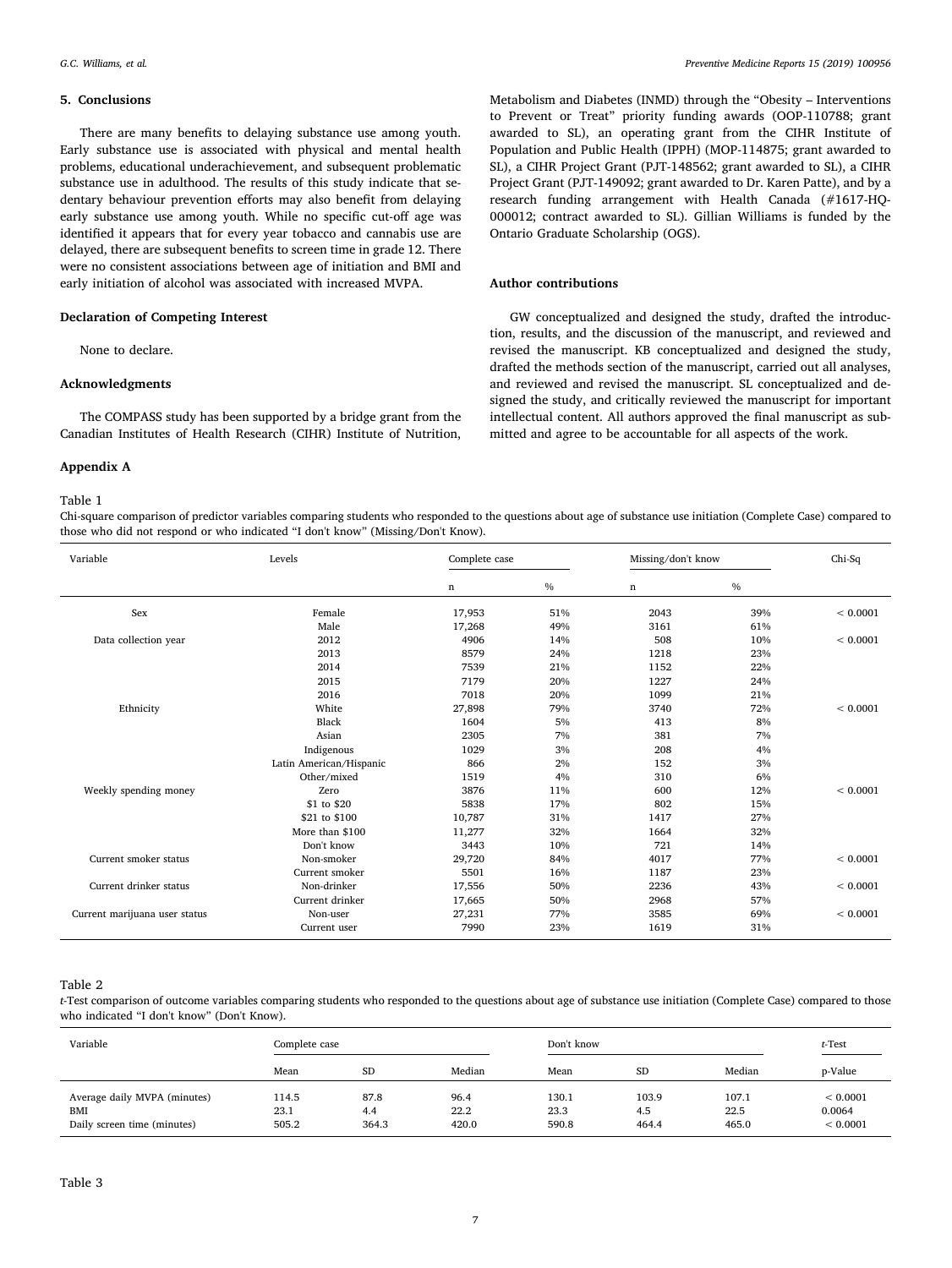Regression model of age of first use of alcohol, cannabis and tobacco on average daily minutes of MVPA (square root transformed).

| Predictor                     | Levels                                  | Beta estimate | $\rm SE$     | DF               | t Value      | $p = Pr >  t $ |
|-------------------------------|-----------------------------------------|---------------|--------------|------------------|--------------|----------------|
| Intercept                     |                                         | 7.69          | 0.11         | 105              | 70.83        | < 0.0001       |
| Data collection year          | 2012 (reference)                        |               |              |                  |              |                |
|                               | 2013                                    | $-0.11$       | 0.08         | 34,000           | $-1.38$      | 0.17           |
|                               | 2014                                    | $-0.16$       | 0.08         | 34,000           | $-2.08$      | 0.04           |
|                               | 2015                                    | $-0.16$       | 0.08         | 34,000           | $-2.02$      | 0.04           |
|                               | 2016                                    | $-0.26$       | 0.08         | 34,000           | $-3.21$      | 0.00           |
| Sex                           | Female (reference)                      |               |              |                  |              |                |
|                               | Male                                    | 1.26          | 0.04         | 34,000           | 28.32        | < 0.0001       |
| Ethnicity                     | White (reference)                       |               |              |                  |              |                |
|                               | Black                                   | 0.22          | 0.11         | 34,000           | 2.01         | 0.04           |
|                               | Asian                                   | $-1.11$       | 0.09         | 34,000           | $-11.88$     | < 0.0001       |
|                               | Off-reserve aboriginal                  | 0.34          | 0.14         | 34,000           | 2.48         | 0.01           |
|                               | Latin American/Hispanic                 | $-0.13$       | 0.14         | 34,000           | $-0.88$      | 0.38           |
|                               | Other/mixed                             | $-0.10$       | 0.11         | 34,000           | $-0.91$      | 0.36           |
| Spending money                | Zero (reference)                        |               |              |                  |              |                |
|                               | \$1 to \$20                             | 0.70          | 0.08         | 34,000           | 8.28         | < 0.0001       |
|                               | \$21 to \$100                           | 1.22          | 0.08         | 34,000           | 15.73        | < 0.0001       |
|                               | More than \$100                         | 1.64          | 0.08         | 34,000           | 21.06        | < 0.0001       |
|                               | Don't know                              | 0.96          | 0.10         | 34,000           | 10.02        | < 0.0001       |
| Current drinker               | Non-drinker (reference)                 |               |              |                  |              |                |
| Current cannabis user         | Current drinker<br>Non-user (reference) | 0.53          | 0.06         | 34,000           | 9.22         | < 0.0001       |
|                               | Current user                            | 0.10          | 0.07         |                  | 1.38         | 0.17           |
| Current smoker                | Non-smoker (reference)                  |               |              | 34,000           |              |                |
|                               | Current smoker                          | $-0.15$       | 0.08         | 34,000           | $-1.91$      | 0.06           |
| Age of first use - alcohol    | 8                                       | 1.05          | 0.13         | 34,000           | 7.81         | < 0.0001       |
|                               | 9                                       | 1.43          | 0.26         | 34,000           | 5.49         | < 0.0001       |
|                               | 10                                      | 0.97          | 0.18         | 34,000           | 5.55         | < 0.0001       |
|                               | 11                                      | 0.78          | 0.20         | 34,000           | 3.81         | 0.00           |
|                               | 12                                      | 0.55          | 0.12         | 34,000           | 4.42         | < 0.0001       |
|                               | 13                                      | 0.57          | 0.11         | 34,000           | 5.41         | < 0.0001       |
|                               | 14                                      | 0.54          | 0.09         | 34,000           | 6.33         | < 0.0001       |
|                               | 15                                      | 0.51          | 0.08         | 34,000           | 6.32         | < 0.0001       |
|                               | 16                                      | 0.45          | 0.08         | 34,000           | 5.67         | < 0.0001       |
|                               | 17                                      | 0.15          | 0.11         | 34,000           | 1.33         | 0.18           |
|                               | 18                                      | 0.15          | 0.23         | 34,000           | 0.64         | 0.52           |
|                               | Never used (reference)                  |               |              |                  |              |                |
| Age of first use - cannabis   | 8                                       | 0.79          | 0.23         | 34,000           | 3.36         | 0.00           |
|                               | 9                                       | $-0.96$       | 0.46         | 34,000           | $-2.10$      | 0.04           |
|                               | 10                                      | 0.28          | 0.35         | 34,000           | 0.82         | 0.41           |
|                               | 11                                      | 0.81          | 0.33         | 34,000           | 2.47         | 0.01           |
|                               | 12                                      | 0.12          | 0.20         | 34,000           | 0.61         | 0.54           |
|                               | 13                                      | $-0.18$       | 0.14         | 34,000           | $-1.26$      | 0.21           |
|                               | 14                                      | $-0.26$       | 0.11         | 34,000           | $-2.46$      | 0.01           |
|                               | 15                                      | $-0.20$       | 0.09         | 34,000           | $-2.23$      | 0.03           |
|                               | 16                                      | $-0.17$       | 0.08         | 34,000           | $-2.02$      | 0.04           |
|                               | 17                                      | $-0.15$       | 0.10         | 34,000           | $-1.54$      | 0.12           |
|                               | 18                                      | $-0.46$       | 0.25         | 34,000           | $-1.88$      | 0.06           |
|                               | Never used (reference)                  |               |              |                  |              |                |
| Age of first use - cigarettes | 8                                       | 0.49          | 0.19         | 34,000           | 2.54         | 0.01           |
|                               | 9                                       | 0.22          | 0.34         | 34,000           | 0.64         | 0.52           |
|                               | 10<br>11                                | 0.19<br>0.09  | 0.28<br>0.28 | 34,000<br>34,000 | 0.67<br>0.30 | 0.50<br>0.76   |
|                               | 12                                      | $-0.11$       | 0.18         | 34,000           | $-0.65$      | 0.52           |
|                               | 13                                      | 0.22          | 0.15         | 34,000           | 1.47         | 0.14           |
|                               | 14                                      | 0.16          | 0.11         | 34,000           | 1.41         | $0.16\,$       |
|                               | 15                                      | 0.22          | 0.10         | 34,000           | 2.18         | 0.03           |
|                               | 16                                      | 0.05          | 0.09         | 34,000           | 0.59         | 0.56           |
|                               | 17                                      | 0.27          | 0.10         | 34,000           | 2.64         | 0.01           |
|                               | 18                                      | 1.00          | 0.25         | 34,000           | 3.97         | < 0.0001       |
|                               | Never used (reference)                  |               |              |                  |              |                |

#### Table 4

Regression model of age of first use of alcohol, cannabis and tobacco on average daily minutes of screen time (square root transformed).

| Predictor            | Levels                   | Beta estimate | <b>SE</b> | DF     | t Value | $p = Pr >  t $ |
|----------------------|--------------------------|---------------|-----------|--------|---------|----------------|
| Intercept            |                          | 20.40         | 0.19      | 105    | 106.69  | ${}< 0.0001$   |
| Data collection year | 2012 (reference)         |               |           |        |         |                |
|                      | 2013                     | $-0.23$       | 0.13      | 35,000 | $-1.79$ | 0.07           |
|                      | 2014                     | $-0.13$       | 0.13      | 35,000 | $-0.99$ | 0.32           |
|                      | 2015                     | 0.01          | 0.13      | 35,000 | 0.06    | 0.95           |
|                      | (continued on next page) |               |           |        |         |                |

8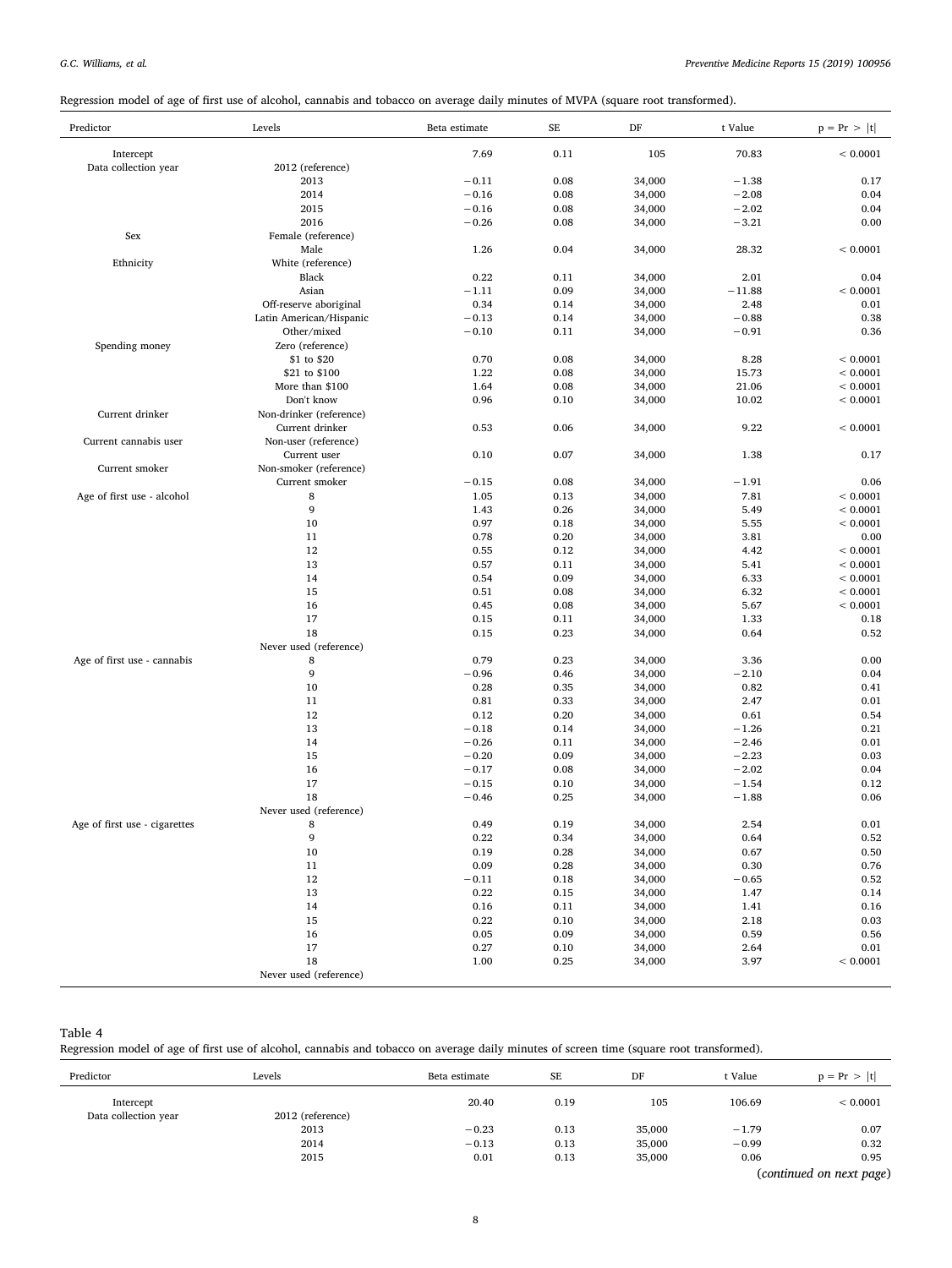## Table 4 (continued)

| Predictor                     | Levels                  | Beta estimate | SE           | DF               | t Value      | $p = Pr >  t $   |
|-------------------------------|-------------------------|---------------|--------------|------------------|--------------|------------------|
|                               | 2016                    | 0.01          | 0.14         | 35,000           | 0.10         | 0.92             |
| Sex                           | Female (reference)      |               |              |                  |              |                  |
|                               | Male                    | $-0.15$       | 0.08         | 35,000           | $-2.05$      | 0.04             |
| Ethnicity                     | White (reference)       |               |              |                  |              |                  |
|                               | Black                   | 3.08          | 0.18         | 35,000           | 16.71        | < 0.0001         |
|                               | Asian                   | 0.97          | 0.16         | 35,000           | 6.20         | < 0.0001         |
|                               | Off-reserve aboriginal  | 1.66          | 0.23         | 35,000           | 7.21         | < 0.0001         |
|                               | Latin American/Hispanic | 1.97          | 0.24         | 35,000           | 8.19         | < 0.0001         |
|                               | Other/mixed             | 1.44          | 0.19         | 35,000           | 7.76         | < 0.0001         |
| Spending money                | Zero (reference)        |               |              |                  |              |                  |
|                               | \$1 to \$20             | $-0.18$       | 0.14         | 35,000           | $-1.27$      | 0.20             |
|                               | \$21 to \$100           | $-0.46$       | 0.13         | 35,000           | $-3.53$      | 0.00             |
|                               | More than \$100         | $-0.69$       | 0.13         | 35,000           | $-5.28$      | < 0.0001         |
|                               | Don't know              | $-0.03$       | 0.16         | 35,000           | $-0.17$      | 0.86             |
| Current drinker               | Non-drinker (reference) |               |              |                  |              |                  |
|                               | Current drinker         | 0.26          | 0.10         | 35,000           | 2.66         | 0.01             |
| Current cannabis user         | Non-user (reference)    |               |              |                  |              |                  |
|                               | Current user            | 0.84          | 0.12         | 35,000           | 7.05         | < 0.0001         |
| Current smoker                | Non-smoker (reference)  |               |              |                  |              |                  |
|                               | Current smoker          | 0.81          | 0.13         | 35,000           | 6.16         | < 0.0001         |
| Age of first use - alcohol    | 8                       | 0.97          | 0.23         | 35,000           | 4.28         | < 0.0001         |
|                               | 9                       | 0.65          | 0.44         | 35,000           | 1.49         | 0.14             |
|                               | 10                      | 0.17          | 0.30         | 35,000           | 0.58         | 0.56             |
|                               | 11                      | 0.57          | 0.34         | 35,000           | 1.64         | 0.10             |
|                               | 12                      | $-0.53$       | 0.21         | 35,000           | $-2.51$      | 0.01             |
|                               | 13                      | $-0.22$       | 0.18         | 35,000           | $-1.23$      | 0.22             |
|                               | 14                      | $-0.52$       | 0.15         | 35,000           | $-3.59$      | 0.00             |
|                               | 15                      | $-0.41$       | 0.14         | 35,000           | $-3.03$      | 0.00             |
|                               | 16                      | $-0.17$       | 0.13         | 35,000           | $-1.27$      | 0.20             |
|                               | 17                      | 0.13          | 0.18         | 35,000           | 0.71         | 0.48             |
|                               | 18                      | 1.76          | 0.39         | 35,000           | 4.50         | < 0.0001         |
|                               | Never used (reference)  |               |              |                  |              |                  |
| Age of first use - cannabis   | 8                       | 4.76          | 0.39         | 35,000           | 12.08        | < 0.0001         |
|                               | 9                       | 2.97          | 0.77         | 35,000           | 3.87         | 0.00             |
|                               | 10                      | 1.67          | 0.58         | 35,000           | 2.88         | 0.00             |
|                               | 11                      | 1.42          | 0.55         | 35,000           | 2.59         | 0.01             |
|                               | 12                      | 1.14          | 0.34         | 35,000           | 3.39         | 0.00             |
|                               | 13                      | 0.80          | 0.24         |                  | 3.32         | 0.00             |
|                               | 14                      | 0.75          | 0.18         | 35,000<br>35,000 | 4.21         | < 0.0001         |
|                               |                         |               |              |                  |              |                  |
|                               | 15<br>16                | 0.60<br>0.71  | 0.15<br>0.14 | 35,000           | 3.86<br>5.11 | 0.00<br>< 0.0001 |
|                               |                         |               |              | 35,000           |              | < 0.0001         |
|                               | 17                      | 0.75          | 0.17         | 35,000           | 4.52         |                  |
|                               | 18                      | 1.00          | 0.42         | 35,000           | 2.41         | 0.02             |
|                               | Never used (reference)  |               |              |                  |              |                  |
| Age of first use - cigarettes | 8                       | 3.88          | 0.32         | 35,000           | 11.95        | < 0.0001         |
|                               | 9                       | 1.78          | 0.57         | 35,000           | 3.10         | 0.00             |
|                               | 10                      | 1.63          | 0.47         | 35,000           | 3.43         | 0.00             |
|                               | 11                      | 1.99          | 0.47         | 35,000           | 4.19         | < 0.0001         |
|                               | 12                      | 1.01          | 0.30         | 35,000           | 3.40         | 0.00             |
|                               | 13                      | 1.09          | 0.25         | 35,000           | 4.41         | < 0.0001         |
|                               | 14                      | 0.92          | 0.19         | 35,000           | 4.90         | < 0.0001         |
|                               | 15                      | 0.65          | 0.17         | 35,000           | 3.81         | 0.00             |
|                               | 16                      | 0.66          | 0.15         | 35,000           | 4.46         | < 0.0001         |
|                               | 17                      | 0.55          | 0.17         | 35,000           | 3.20         | 0.00             |
|                               | 18                      | 0.58          | 0.43         | 35,000           | 1.35         | 0.18             |
|                               | Never used (reference)  |               |              |                  |              |                  |

### Table 5

Regression model of age of first use of alcohol, cannabis and tobacco on average daily minutes of BMI.

| Predictor            | Levels             | Beta estimate | <b>SE</b> | DF     | t Value | $p = Pr >  t $           |
|----------------------|--------------------|---------------|-----------|--------|---------|--------------------------|
| Intercept            |                    | 22.22         | 0.13      | 104    | 170.80  | ${}< 0.0001$             |
| Data collection year | 2012 (reference)   |               |           |        |         |                          |
|                      | 2013               | $-0.17$       | 0.09      | 29,000 | $-1.97$ | 0.05                     |
|                      | 2014               | $-0.14$       | 0.09      | 29,000 | $-1.52$ | 0.13                     |
|                      | 2015               | 0.07          | 0.09      | 29,000 | 0.76    | 0.44                     |
|                      | 2016               | $-0.07$       | 0.09      | 29,000 | $-0.78$ | 0.44                     |
| Sex                  | Female (reference) |               |           |        |         |                          |
|                      | Male               | 1.08          | 0.05      | 29,000 | 20.35   | ${}< 0.0001$             |
| Ethnicity            | White (reference)  |               |           |        |         |                          |
|                      | Black              | 0.32          | 0.14      | 29,000 | 2.33    | 0.02                     |
|                      |                    |               |           |        |         | (continued on next page) |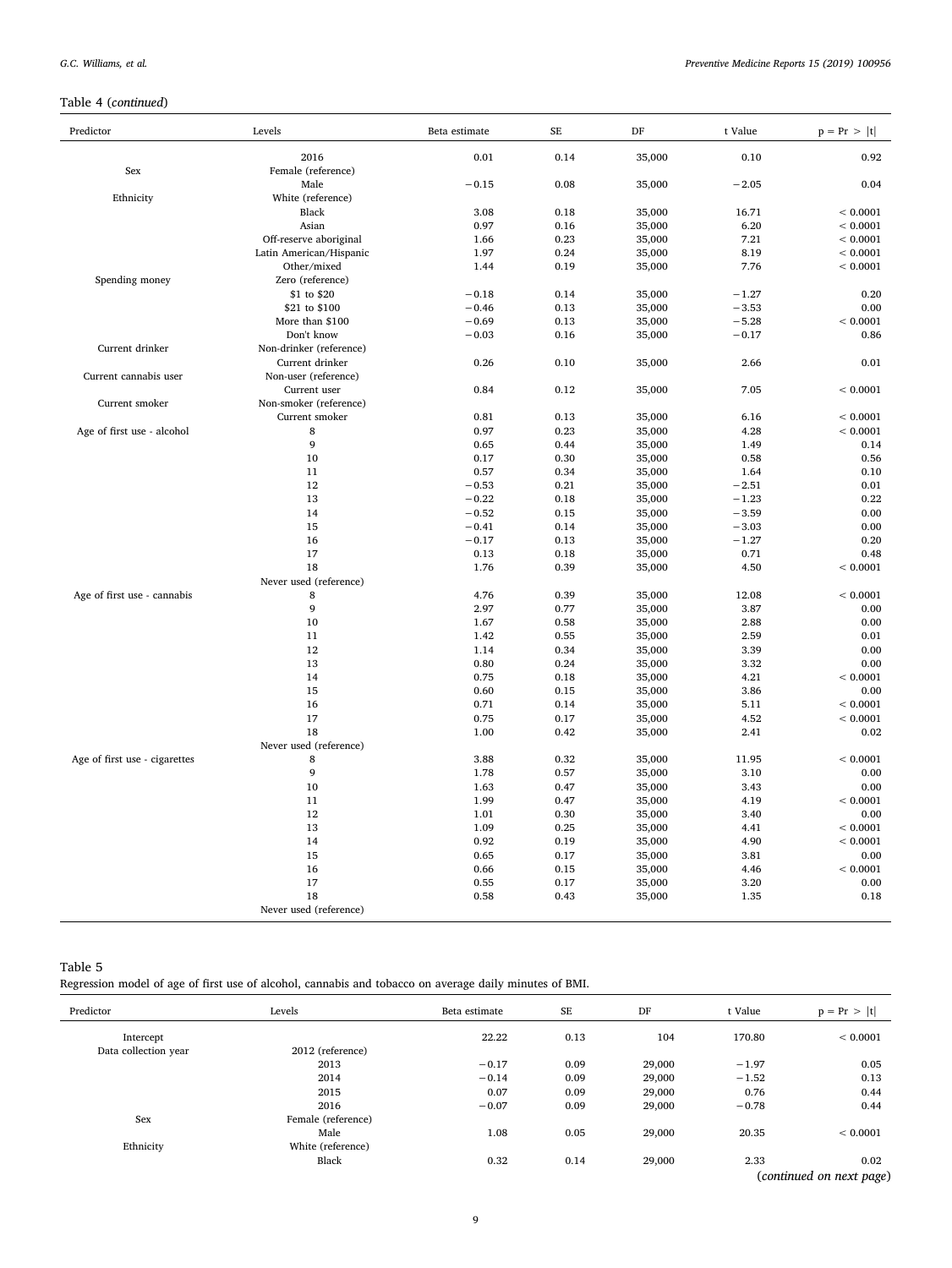#### Table 5 (continued)

| Asian<br>$-0.51$<br>0.11<br>29,000<br>$-4.63$<br>< 0.0001<br>0.80<br>0.17<br>29,000<br>4.83<br>< 0.0001<br>Off-reserve aboriginal<br>Latin American/Hispanic<br>0.34<br>0.17<br>29,000<br>2.00<br>0.05<br>Other/mixed<br>0.08<br>0.59<br>0.56<br>0.13<br>29,000<br>Zero (reference)<br>Spending money<br>\$1 to \$20<br>0.10<br>$-0.15$<br>29,000<br>$-1.50$<br>0.13<br>\$21 to \$100<br>$-0.11$<br>0.09<br>0.25<br>29,000<br>$-1.16$<br>More than \$100<br>$-0.08$<br>0.09<br>29,000<br>$-0.86$<br>0.39<br>Don't know<br>$-0.08$<br>0.12<br>29,000<br>$-0.67$<br>0.50<br>Current drinker<br>Non-drinker (reference)<br>Current drinker<br>$-0.12$<br>0.07<br>0.06<br>29,000<br>$-1.87$<br>Non-user (reference)<br>Current cannabis user<br>$-0.23$<br>0.08<br>0.00<br>Current user<br>29,000<br>$-2.81$<br>Current smoker<br>Non-smoker (reference)<br>Current smoker<br>0.09<br>0.17<br>29,000<br>1.84<br>0.07<br>Age of first use - alcohol<br>8<br>0.44<br>0.16<br>29,000<br>2.78<br>0.01<br>9<br>0.84<br>0.31<br>29,000<br>2.72<br>0.01<br>10<br>0.26<br>0.20<br>29,000<br>1.28<br>0.20<br>11<br>0.34<br>0.16<br>0.24<br>29,000<br>1.41<br>12<br>0.33<br>0.02<br>0.14<br>29,000<br>2.30<br>13<br>0.23<br>29,000<br>0.05<br>0.12<br>1.92<br>14<br>0.16<br>0.10<br>29,000<br>1.55<br>0.12<br>15<br>0.08<br>0.09<br>29,000<br>0.88<br>0.38<br>$-0.01$<br>0.90<br>16<br>0.09<br>29,000<br>$-0.13$<br>17<br>0.30<br>29,000<br>2.32<br>0.02<br>0.13<br>18<br>0.79<br>29,000<br>2.79<br>0.01<br>0.28<br>Never used (reference)<br>Age of first use - cannabis<br>0.32<br>0.32<br>1.00<br>0.32<br>8<br>29,000<br>9<br>1.31<br>0.58<br>29,000<br>2.24<br>0.03<br>10<br>0.06<br>29,000<br>0.89<br>0.44<br>0.14<br>0.09<br>0.93<br>11<br>0.03<br>0.39<br>29,000<br>12<br>$-0.31$<br>0.23<br>29,000<br>$-1.32$<br>0.19<br>$-0.52$<br>$-3.08$<br>0.00<br>13<br>0.17<br>29,000<br>14<br>$-0.16$<br>0.12<br>29,000<br>$-1.36$<br>0.17<br>$-1.54$<br>15<br>$-0.16$<br>0.11<br>29,000<br>0.12<br>$-0.03$<br>0.75<br>16<br>0.09<br>29,000<br>$-0.32$<br>17<br>0.07<br>0.20<br>0.11<br>29,000<br>1.78<br>18<br>0.41<br>0.28<br>29,000<br>1.46<br>0.14<br>Never used (reference)<br>Age of first use - cigarettes<br>8<br>0.48<br>0.25<br>29,000<br>1.94<br>0.05<br>9<br>0.90<br>0.41<br>29,000<br>2.22<br>0.03<br>10<br>0.35<br>29,000<br>0.35<br>1.02<br>0.31<br>11<br>0.07<br>0.62<br>0.34<br>29,000<br>1.80<br>0.84<br>< 0.0001<br>12<br>0.20<br>29,000<br>4.10<br>< 0.0001<br>13<br>0.74<br>0.17<br>29,000<br>4.35<br>14<br>0.45<br>0.13<br>29,000<br>3.51<br>0.00<br>15<br>0.37<br>0.12<br>29,000<br>3.18<br>0.00<br>16<br>29,000<br>3.93<br>< 0.0001<br>0.40<br>0.10<br>17<br>0.45<br>0.12<br>0.00<br>29,000<br>3.86<br>18<br>0.69<br>0.29<br>29,000<br>2.38<br>0.02<br>Never used (reference)<br>0.02<br>Average daily MVPA (in hours)<br>0.02<br>29,000<br>0.99<br>0.32<br>0.04<br>< 0.0001<br>Daily screen time (in hours)<br>0.00<br>29,000<br>8.00 | Predictor | Levels | Beta estimate | SE | DF | t Value | $p = Pr >  t $ |
|-------------------------------------------------------------------------------------------------------------------------------------------------------------------------------------------------------------------------------------------------------------------------------------------------------------------------------------------------------------------------------------------------------------------------------------------------------------------------------------------------------------------------------------------------------------------------------------------------------------------------------------------------------------------------------------------------------------------------------------------------------------------------------------------------------------------------------------------------------------------------------------------------------------------------------------------------------------------------------------------------------------------------------------------------------------------------------------------------------------------------------------------------------------------------------------------------------------------------------------------------------------------------------------------------------------------------------------------------------------------------------------------------------------------------------------------------------------------------------------------------------------------------------------------------------------------------------------------------------------------------------------------------------------------------------------------------------------------------------------------------------------------------------------------------------------------------------------------------------------------------------------------------------------------------------------------------------------------------------------------------------------------------------------------------------------------------------------------------------------------------------------------------------------------------------------------------------------------------------------------------------------------------------------------------------------------------------------------------------------------------------------------------------------------------------------------------------------------------------------------------------------------------------------------------------------------------------------------------------------------------------------------------------------------------------------------------------------------------------------------------------------------------------------------------------------------------------------------------------------------------------------------------------------------------------------------------|-----------|--------|---------------|----|----|---------|----------------|
|                                                                                                                                                                                                                                                                                                                                                                                                                                                                                                                                                                                                                                                                                                                                                                                                                                                                                                                                                                                                                                                                                                                                                                                                                                                                                                                                                                                                                                                                                                                                                                                                                                                                                                                                                                                                                                                                                                                                                                                                                                                                                                                                                                                                                                                                                                                                                                                                                                                                                                                                                                                                                                                                                                                                                                                                                                                                                                                                                 |           |        |               |    |    |         |                |
|                                                                                                                                                                                                                                                                                                                                                                                                                                                                                                                                                                                                                                                                                                                                                                                                                                                                                                                                                                                                                                                                                                                                                                                                                                                                                                                                                                                                                                                                                                                                                                                                                                                                                                                                                                                                                                                                                                                                                                                                                                                                                                                                                                                                                                                                                                                                                                                                                                                                                                                                                                                                                                                                                                                                                                                                                                                                                                                                                 |           |        |               |    |    |         |                |
|                                                                                                                                                                                                                                                                                                                                                                                                                                                                                                                                                                                                                                                                                                                                                                                                                                                                                                                                                                                                                                                                                                                                                                                                                                                                                                                                                                                                                                                                                                                                                                                                                                                                                                                                                                                                                                                                                                                                                                                                                                                                                                                                                                                                                                                                                                                                                                                                                                                                                                                                                                                                                                                                                                                                                                                                                                                                                                                                                 |           |        |               |    |    |         |                |
|                                                                                                                                                                                                                                                                                                                                                                                                                                                                                                                                                                                                                                                                                                                                                                                                                                                                                                                                                                                                                                                                                                                                                                                                                                                                                                                                                                                                                                                                                                                                                                                                                                                                                                                                                                                                                                                                                                                                                                                                                                                                                                                                                                                                                                                                                                                                                                                                                                                                                                                                                                                                                                                                                                                                                                                                                                                                                                                                                 |           |        |               |    |    |         |                |
|                                                                                                                                                                                                                                                                                                                                                                                                                                                                                                                                                                                                                                                                                                                                                                                                                                                                                                                                                                                                                                                                                                                                                                                                                                                                                                                                                                                                                                                                                                                                                                                                                                                                                                                                                                                                                                                                                                                                                                                                                                                                                                                                                                                                                                                                                                                                                                                                                                                                                                                                                                                                                                                                                                                                                                                                                                                                                                                                                 |           |        |               |    |    |         |                |
|                                                                                                                                                                                                                                                                                                                                                                                                                                                                                                                                                                                                                                                                                                                                                                                                                                                                                                                                                                                                                                                                                                                                                                                                                                                                                                                                                                                                                                                                                                                                                                                                                                                                                                                                                                                                                                                                                                                                                                                                                                                                                                                                                                                                                                                                                                                                                                                                                                                                                                                                                                                                                                                                                                                                                                                                                                                                                                                                                 |           |        |               |    |    |         |                |
|                                                                                                                                                                                                                                                                                                                                                                                                                                                                                                                                                                                                                                                                                                                                                                                                                                                                                                                                                                                                                                                                                                                                                                                                                                                                                                                                                                                                                                                                                                                                                                                                                                                                                                                                                                                                                                                                                                                                                                                                                                                                                                                                                                                                                                                                                                                                                                                                                                                                                                                                                                                                                                                                                                                                                                                                                                                                                                                                                 |           |        |               |    |    |         |                |
|                                                                                                                                                                                                                                                                                                                                                                                                                                                                                                                                                                                                                                                                                                                                                                                                                                                                                                                                                                                                                                                                                                                                                                                                                                                                                                                                                                                                                                                                                                                                                                                                                                                                                                                                                                                                                                                                                                                                                                                                                                                                                                                                                                                                                                                                                                                                                                                                                                                                                                                                                                                                                                                                                                                                                                                                                                                                                                                                                 |           |        |               |    |    |         |                |
|                                                                                                                                                                                                                                                                                                                                                                                                                                                                                                                                                                                                                                                                                                                                                                                                                                                                                                                                                                                                                                                                                                                                                                                                                                                                                                                                                                                                                                                                                                                                                                                                                                                                                                                                                                                                                                                                                                                                                                                                                                                                                                                                                                                                                                                                                                                                                                                                                                                                                                                                                                                                                                                                                                                                                                                                                                                                                                                                                 |           |        |               |    |    |         |                |
|                                                                                                                                                                                                                                                                                                                                                                                                                                                                                                                                                                                                                                                                                                                                                                                                                                                                                                                                                                                                                                                                                                                                                                                                                                                                                                                                                                                                                                                                                                                                                                                                                                                                                                                                                                                                                                                                                                                                                                                                                                                                                                                                                                                                                                                                                                                                                                                                                                                                                                                                                                                                                                                                                                                                                                                                                                                                                                                                                 |           |        |               |    |    |         |                |
|                                                                                                                                                                                                                                                                                                                                                                                                                                                                                                                                                                                                                                                                                                                                                                                                                                                                                                                                                                                                                                                                                                                                                                                                                                                                                                                                                                                                                                                                                                                                                                                                                                                                                                                                                                                                                                                                                                                                                                                                                                                                                                                                                                                                                                                                                                                                                                                                                                                                                                                                                                                                                                                                                                                                                                                                                                                                                                                                                 |           |        |               |    |    |         |                |
|                                                                                                                                                                                                                                                                                                                                                                                                                                                                                                                                                                                                                                                                                                                                                                                                                                                                                                                                                                                                                                                                                                                                                                                                                                                                                                                                                                                                                                                                                                                                                                                                                                                                                                                                                                                                                                                                                                                                                                                                                                                                                                                                                                                                                                                                                                                                                                                                                                                                                                                                                                                                                                                                                                                                                                                                                                                                                                                                                 |           |        |               |    |    |         |                |
|                                                                                                                                                                                                                                                                                                                                                                                                                                                                                                                                                                                                                                                                                                                                                                                                                                                                                                                                                                                                                                                                                                                                                                                                                                                                                                                                                                                                                                                                                                                                                                                                                                                                                                                                                                                                                                                                                                                                                                                                                                                                                                                                                                                                                                                                                                                                                                                                                                                                                                                                                                                                                                                                                                                                                                                                                                                                                                                                                 |           |        |               |    |    |         |                |
|                                                                                                                                                                                                                                                                                                                                                                                                                                                                                                                                                                                                                                                                                                                                                                                                                                                                                                                                                                                                                                                                                                                                                                                                                                                                                                                                                                                                                                                                                                                                                                                                                                                                                                                                                                                                                                                                                                                                                                                                                                                                                                                                                                                                                                                                                                                                                                                                                                                                                                                                                                                                                                                                                                                                                                                                                                                                                                                                                 |           |        |               |    |    |         |                |
|                                                                                                                                                                                                                                                                                                                                                                                                                                                                                                                                                                                                                                                                                                                                                                                                                                                                                                                                                                                                                                                                                                                                                                                                                                                                                                                                                                                                                                                                                                                                                                                                                                                                                                                                                                                                                                                                                                                                                                                                                                                                                                                                                                                                                                                                                                                                                                                                                                                                                                                                                                                                                                                                                                                                                                                                                                                                                                                                                 |           |        |               |    |    |         |                |
|                                                                                                                                                                                                                                                                                                                                                                                                                                                                                                                                                                                                                                                                                                                                                                                                                                                                                                                                                                                                                                                                                                                                                                                                                                                                                                                                                                                                                                                                                                                                                                                                                                                                                                                                                                                                                                                                                                                                                                                                                                                                                                                                                                                                                                                                                                                                                                                                                                                                                                                                                                                                                                                                                                                                                                                                                                                                                                                                                 |           |        |               |    |    |         |                |
|                                                                                                                                                                                                                                                                                                                                                                                                                                                                                                                                                                                                                                                                                                                                                                                                                                                                                                                                                                                                                                                                                                                                                                                                                                                                                                                                                                                                                                                                                                                                                                                                                                                                                                                                                                                                                                                                                                                                                                                                                                                                                                                                                                                                                                                                                                                                                                                                                                                                                                                                                                                                                                                                                                                                                                                                                                                                                                                                                 |           |        |               |    |    |         |                |
|                                                                                                                                                                                                                                                                                                                                                                                                                                                                                                                                                                                                                                                                                                                                                                                                                                                                                                                                                                                                                                                                                                                                                                                                                                                                                                                                                                                                                                                                                                                                                                                                                                                                                                                                                                                                                                                                                                                                                                                                                                                                                                                                                                                                                                                                                                                                                                                                                                                                                                                                                                                                                                                                                                                                                                                                                                                                                                                                                 |           |        |               |    |    |         |                |
|                                                                                                                                                                                                                                                                                                                                                                                                                                                                                                                                                                                                                                                                                                                                                                                                                                                                                                                                                                                                                                                                                                                                                                                                                                                                                                                                                                                                                                                                                                                                                                                                                                                                                                                                                                                                                                                                                                                                                                                                                                                                                                                                                                                                                                                                                                                                                                                                                                                                                                                                                                                                                                                                                                                                                                                                                                                                                                                                                 |           |        |               |    |    |         |                |
|                                                                                                                                                                                                                                                                                                                                                                                                                                                                                                                                                                                                                                                                                                                                                                                                                                                                                                                                                                                                                                                                                                                                                                                                                                                                                                                                                                                                                                                                                                                                                                                                                                                                                                                                                                                                                                                                                                                                                                                                                                                                                                                                                                                                                                                                                                                                                                                                                                                                                                                                                                                                                                                                                                                                                                                                                                                                                                                                                 |           |        |               |    |    |         |                |
|                                                                                                                                                                                                                                                                                                                                                                                                                                                                                                                                                                                                                                                                                                                                                                                                                                                                                                                                                                                                                                                                                                                                                                                                                                                                                                                                                                                                                                                                                                                                                                                                                                                                                                                                                                                                                                                                                                                                                                                                                                                                                                                                                                                                                                                                                                                                                                                                                                                                                                                                                                                                                                                                                                                                                                                                                                                                                                                                                 |           |        |               |    |    |         |                |
|                                                                                                                                                                                                                                                                                                                                                                                                                                                                                                                                                                                                                                                                                                                                                                                                                                                                                                                                                                                                                                                                                                                                                                                                                                                                                                                                                                                                                                                                                                                                                                                                                                                                                                                                                                                                                                                                                                                                                                                                                                                                                                                                                                                                                                                                                                                                                                                                                                                                                                                                                                                                                                                                                                                                                                                                                                                                                                                                                 |           |        |               |    |    |         |                |
|                                                                                                                                                                                                                                                                                                                                                                                                                                                                                                                                                                                                                                                                                                                                                                                                                                                                                                                                                                                                                                                                                                                                                                                                                                                                                                                                                                                                                                                                                                                                                                                                                                                                                                                                                                                                                                                                                                                                                                                                                                                                                                                                                                                                                                                                                                                                                                                                                                                                                                                                                                                                                                                                                                                                                                                                                                                                                                                                                 |           |        |               |    |    |         |                |
|                                                                                                                                                                                                                                                                                                                                                                                                                                                                                                                                                                                                                                                                                                                                                                                                                                                                                                                                                                                                                                                                                                                                                                                                                                                                                                                                                                                                                                                                                                                                                                                                                                                                                                                                                                                                                                                                                                                                                                                                                                                                                                                                                                                                                                                                                                                                                                                                                                                                                                                                                                                                                                                                                                                                                                                                                                                                                                                                                 |           |        |               |    |    |         |                |
|                                                                                                                                                                                                                                                                                                                                                                                                                                                                                                                                                                                                                                                                                                                                                                                                                                                                                                                                                                                                                                                                                                                                                                                                                                                                                                                                                                                                                                                                                                                                                                                                                                                                                                                                                                                                                                                                                                                                                                                                                                                                                                                                                                                                                                                                                                                                                                                                                                                                                                                                                                                                                                                                                                                                                                                                                                                                                                                                                 |           |        |               |    |    |         |                |
|                                                                                                                                                                                                                                                                                                                                                                                                                                                                                                                                                                                                                                                                                                                                                                                                                                                                                                                                                                                                                                                                                                                                                                                                                                                                                                                                                                                                                                                                                                                                                                                                                                                                                                                                                                                                                                                                                                                                                                                                                                                                                                                                                                                                                                                                                                                                                                                                                                                                                                                                                                                                                                                                                                                                                                                                                                                                                                                                                 |           |        |               |    |    |         |                |
|                                                                                                                                                                                                                                                                                                                                                                                                                                                                                                                                                                                                                                                                                                                                                                                                                                                                                                                                                                                                                                                                                                                                                                                                                                                                                                                                                                                                                                                                                                                                                                                                                                                                                                                                                                                                                                                                                                                                                                                                                                                                                                                                                                                                                                                                                                                                                                                                                                                                                                                                                                                                                                                                                                                                                                                                                                                                                                                                                 |           |        |               |    |    |         |                |
|                                                                                                                                                                                                                                                                                                                                                                                                                                                                                                                                                                                                                                                                                                                                                                                                                                                                                                                                                                                                                                                                                                                                                                                                                                                                                                                                                                                                                                                                                                                                                                                                                                                                                                                                                                                                                                                                                                                                                                                                                                                                                                                                                                                                                                                                                                                                                                                                                                                                                                                                                                                                                                                                                                                                                                                                                                                                                                                                                 |           |        |               |    |    |         |                |
|                                                                                                                                                                                                                                                                                                                                                                                                                                                                                                                                                                                                                                                                                                                                                                                                                                                                                                                                                                                                                                                                                                                                                                                                                                                                                                                                                                                                                                                                                                                                                                                                                                                                                                                                                                                                                                                                                                                                                                                                                                                                                                                                                                                                                                                                                                                                                                                                                                                                                                                                                                                                                                                                                                                                                                                                                                                                                                                                                 |           |        |               |    |    |         |                |
|                                                                                                                                                                                                                                                                                                                                                                                                                                                                                                                                                                                                                                                                                                                                                                                                                                                                                                                                                                                                                                                                                                                                                                                                                                                                                                                                                                                                                                                                                                                                                                                                                                                                                                                                                                                                                                                                                                                                                                                                                                                                                                                                                                                                                                                                                                                                                                                                                                                                                                                                                                                                                                                                                                                                                                                                                                                                                                                                                 |           |        |               |    |    |         |                |
|                                                                                                                                                                                                                                                                                                                                                                                                                                                                                                                                                                                                                                                                                                                                                                                                                                                                                                                                                                                                                                                                                                                                                                                                                                                                                                                                                                                                                                                                                                                                                                                                                                                                                                                                                                                                                                                                                                                                                                                                                                                                                                                                                                                                                                                                                                                                                                                                                                                                                                                                                                                                                                                                                                                                                                                                                                                                                                                                                 |           |        |               |    |    |         |                |
|                                                                                                                                                                                                                                                                                                                                                                                                                                                                                                                                                                                                                                                                                                                                                                                                                                                                                                                                                                                                                                                                                                                                                                                                                                                                                                                                                                                                                                                                                                                                                                                                                                                                                                                                                                                                                                                                                                                                                                                                                                                                                                                                                                                                                                                                                                                                                                                                                                                                                                                                                                                                                                                                                                                                                                                                                                                                                                                                                 |           |        |               |    |    |         |                |
|                                                                                                                                                                                                                                                                                                                                                                                                                                                                                                                                                                                                                                                                                                                                                                                                                                                                                                                                                                                                                                                                                                                                                                                                                                                                                                                                                                                                                                                                                                                                                                                                                                                                                                                                                                                                                                                                                                                                                                                                                                                                                                                                                                                                                                                                                                                                                                                                                                                                                                                                                                                                                                                                                                                                                                                                                                                                                                                                                 |           |        |               |    |    |         |                |
|                                                                                                                                                                                                                                                                                                                                                                                                                                                                                                                                                                                                                                                                                                                                                                                                                                                                                                                                                                                                                                                                                                                                                                                                                                                                                                                                                                                                                                                                                                                                                                                                                                                                                                                                                                                                                                                                                                                                                                                                                                                                                                                                                                                                                                                                                                                                                                                                                                                                                                                                                                                                                                                                                                                                                                                                                                                                                                                                                 |           |        |               |    |    |         |                |
|                                                                                                                                                                                                                                                                                                                                                                                                                                                                                                                                                                                                                                                                                                                                                                                                                                                                                                                                                                                                                                                                                                                                                                                                                                                                                                                                                                                                                                                                                                                                                                                                                                                                                                                                                                                                                                                                                                                                                                                                                                                                                                                                                                                                                                                                                                                                                                                                                                                                                                                                                                                                                                                                                                                                                                                                                                                                                                                                                 |           |        |               |    |    |         |                |
|                                                                                                                                                                                                                                                                                                                                                                                                                                                                                                                                                                                                                                                                                                                                                                                                                                                                                                                                                                                                                                                                                                                                                                                                                                                                                                                                                                                                                                                                                                                                                                                                                                                                                                                                                                                                                                                                                                                                                                                                                                                                                                                                                                                                                                                                                                                                                                                                                                                                                                                                                                                                                                                                                                                                                                                                                                                                                                                                                 |           |        |               |    |    |         |                |
|                                                                                                                                                                                                                                                                                                                                                                                                                                                                                                                                                                                                                                                                                                                                                                                                                                                                                                                                                                                                                                                                                                                                                                                                                                                                                                                                                                                                                                                                                                                                                                                                                                                                                                                                                                                                                                                                                                                                                                                                                                                                                                                                                                                                                                                                                                                                                                                                                                                                                                                                                                                                                                                                                                                                                                                                                                                                                                                                                 |           |        |               |    |    |         |                |
|                                                                                                                                                                                                                                                                                                                                                                                                                                                                                                                                                                                                                                                                                                                                                                                                                                                                                                                                                                                                                                                                                                                                                                                                                                                                                                                                                                                                                                                                                                                                                                                                                                                                                                                                                                                                                                                                                                                                                                                                                                                                                                                                                                                                                                                                                                                                                                                                                                                                                                                                                                                                                                                                                                                                                                                                                                                                                                                                                 |           |        |               |    |    |         |                |
|                                                                                                                                                                                                                                                                                                                                                                                                                                                                                                                                                                                                                                                                                                                                                                                                                                                                                                                                                                                                                                                                                                                                                                                                                                                                                                                                                                                                                                                                                                                                                                                                                                                                                                                                                                                                                                                                                                                                                                                                                                                                                                                                                                                                                                                                                                                                                                                                                                                                                                                                                                                                                                                                                                                                                                                                                                                                                                                                                 |           |        |               |    |    |         |                |
|                                                                                                                                                                                                                                                                                                                                                                                                                                                                                                                                                                                                                                                                                                                                                                                                                                                                                                                                                                                                                                                                                                                                                                                                                                                                                                                                                                                                                                                                                                                                                                                                                                                                                                                                                                                                                                                                                                                                                                                                                                                                                                                                                                                                                                                                                                                                                                                                                                                                                                                                                                                                                                                                                                                                                                                                                                                                                                                                                 |           |        |               |    |    |         |                |
|                                                                                                                                                                                                                                                                                                                                                                                                                                                                                                                                                                                                                                                                                                                                                                                                                                                                                                                                                                                                                                                                                                                                                                                                                                                                                                                                                                                                                                                                                                                                                                                                                                                                                                                                                                                                                                                                                                                                                                                                                                                                                                                                                                                                                                                                                                                                                                                                                                                                                                                                                                                                                                                                                                                                                                                                                                                                                                                                                 |           |        |               |    |    |         |                |
|                                                                                                                                                                                                                                                                                                                                                                                                                                                                                                                                                                                                                                                                                                                                                                                                                                                                                                                                                                                                                                                                                                                                                                                                                                                                                                                                                                                                                                                                                                                                                                                                                                                                                                                                                                                                                                                                                                                                                                                                                                                                                                                                                                                                                                                                                                                                                                                                                                                                                                                                                                                                                                                                                                                                                                                                                                                                                                                                                 |           |        |               |    |    |         |                |
|                                                                                                                                                                                                                                                                                                                                                                                                                                                                                                                                                                                                                                                                                                                                                                                                                                                                                                                                                                                                                                                                                                                                                                                                                                                                                                                                                                                                                                                                                                                                                                                                                                                                                                                                                                                                                                                                                                                                                                                                                                                                                                                                                                                                                                                                                                                                                                                                                                                                                                                                                                                                                                                                                                                                                                                                                                                                                                                                                 |           |        |               |    |    |         |                |
|                                                                                                                                                                                                                                                                                                                                                                                                                                                                                                                                                                                                                                                                                                                                                                                                                                                                                                                                                                                                                                                                                                                                                                                                                                                                                                                                                                                                                                                                                                                                                                                                                                                                                                                                                                                                                                                                                                                                                                                                                                                                                                                                                                                                                                                                                                                                                                                                                                                                                                                                                                                                                                                                                                                                                                                                                                                                                                                                                 |           |        |               |    |    |         |                |
|                                                                                                                                                                                                                                                                                                                                                                                                                                                                                                                                                                                                                                                                                                                                                                                                                                                                                                                                                                                                                                                                                                                                                                                                                                                                                                                                                                                                                                                                                                                                                                                                                                                                                                                                                                                                                                                                                                                                                                                                                                                                                                                                                                                                                                                                                                                                                                                                                                                                                                                                                                                                                                                                                                                                                                                                                                                                                                                                                 |           |        |               |    |    |         |                |
|                                                                                                                                                                                                                                                                                                                                                                                                                                                                                                                                                                                                                                                                                                                                                                                                                                                                                                                                                                                                                                                                                                                                                                                                                                                                                                                                                                                                                                                                                                                                                                                                                                                                                                                                                                                                                                                                                                                                                                                                                                                                                                                                                                                                                                                                                                                                                                                                                                                                                                                                                                                                                                                                                                                                                                                                                                                                                                                                                 |           |        |               |    |    |         |                |
|                                                                                                                                                                                                                                                                                                                                                                                                                                                                                                                                                                                                                                                                                                                                                                                                                                                                                                                                                                                                                                                                                                                                                                                                                                                                                                                                                                                                                                                                                                                                                                                                                                                                                                                                                                                                                                                                                                                                                                                                                                                                                                                                                                                                                                                                                                                                                                                                                                                                                                                                                                                                                                                                                                                                                                                                                                                                                                                                                 |           |        |               |    |    |         |                |
|                                                                                                                                                                                                                                                                                                                                                                                                                                                                                                                                                                                                                                                                                                                                                                                                                                                                                                                                                                                                                                                                                                                                                                                                                                                                                                                                                                                                                                                                                                                                                                                                                                                                                                                                                                                                                                                                                                                                                                                                                                                                                                                                                                                                                                                                                                                                                                                                                                                                                                                                                                                                                                                                                                                                                                                                                                                                                                                                                 |           |        |               |    |    |         |                |
|                                                                                                                                                                                                                                                                                                                                                                                                                                                                                                                                                                                                                                                                                                                                                                                                                                                                                                                                                                                                                                                                                                                                                                                                                                                                                                                                                                                                                                                                                                                                                                                                                                                                                                                                                                                                                                                                                                                                                                                                                                                                                                                                                                                                                                                                                                                                                                                                                                                                                                                                                                                                                                                                                                                                                                                                                                                                                                                                                 |           |        |               |    |    |         |                |
|                                                                                                                                                                                                                                                                                                                                                                                                                                                                                                                                                                                                                                                                                                                                                                                                                                                                                                                                                                                                                                                                                                                                                                                                                                                                                                                                                                                                                                                                                                                                                                                                                                                                                                                                                                                                                                                                                                                                                                                                                                                                                                                                                                                                                                                                                                                                                                                                                                                                                                                                                                                                                                                                                                                                                                                                                                                                                                                                                 |           |        |               |    |    |         |                |
|                                                                                                                                                                                                                                                                                                                                                                                                                                                                                                                                                                                                                                                                                                                                                                                                                                                                                                                                                                                                                                                                                                                                                                                                                                                                                                                                                                                                                                                                                                                                                                                                                                                                                                                                                                                                                                                                                                                                                                                                                                                                                                                                                                                                                                                                                                                                                                                                                                                                                                                                                                                                                                                                                                                                                                                                                                                                                                                                                 |           |        |               |    |    |         |                |
|                                                                                                                                                                                                                                                                                                                                                                                                                                                                                                                                                                                                                                                                                                                                                                                                                                                                                                                                                                                                                                                                                                                                                                                                                                                                                                                                                                                                                                                                                                                                                                                                                                                                                                                                                                                                                                                                                                                                                                                                                                                                                                                                                                                                                                                                                                                                                                                                                                                                                                                                                                                                                                                                                                                                                                                                                                                                                                                                                 |           |        |               |    |    |         |                |

#### Appendix B. Supplementary data

Supplementary data to this article can be found online at [https://doi.org/10.1016/j.pmedr.2019.100956.](https://doi.org/10.1016/j.pmedr.2019.100956)

#### References

- <span id="page-9-5"></span>Bai, Y., Chen, S., Laurson, K.R., Kim, Y., Saint-Maurice, P.F., Welk, G.J., 2016. The associations of youth physical activity and screen time with fatness and fitness: the  $2012$  NHANES national youth fitness survey. PLoS One  $11,$   $e0148038$   ${\rm \, https://doi.}$  ${\rm \, https://doi.}$  ${\rm \, https://doi.}$ [org/10.1371/journal.pone.0148038](https://doi.org/10.1371/journal.pone.0148038).
- <span id="page-9-3"></span>Battista, K., Leatherdale, S.T., 2017. Estimating how extra calories from alcohol consumption are likely an overlooked contributor to youth obesity. Health Promot. Chronic Dis. Prev. Can. 37, 194–200. [https://doi.org/10.24095/hpcdp.37.6.03.](https://doi.org/10.24095/hpcdp.37.6.03)
- <span id="page-9-6"></span>Bredin, C., Leatherdale, S.T., 2014. Development of the COMPASS Student Questionnaire. Compass Tech. Rep. Ser 2. [https://uwaterloo.ca/compass-system/publications/](https://uwaterloo.ca/compass-system/publications/development-compass-student-questionnaire) [development-compass-student-questionnaire](https://uwaterloo.ca/compass-system/publications/development-compass-student-questionnaire).
- <span id="page-9-8"></span><span id="page-9-0"></span>[Butt, P., Beirness, D., Gliksman, L., Paradis, C., Stockwell, T., 2011. Alcohol and Health in](http://refhub.elsevier.com/S2211-3355(19)30128-7/rf0020) [Canada: A Summary of Evidence and Guidelines for Low-Risk Drinking. Ottawa, ON.](http://refhub.elsevier.com/S2211-3355(19)30128-7/rf0020) Cameron, J.D., Maras, D., Sigal, R.J., Kenny, G.P., Borghese, M.M., Chaput, J.P., Alberga,

A.S., Goldfield, G.S., 2016. The mediating role of energy intake on the relationship between screen time behaviour and body mass index in adolescents with obesity: the HEARTY study. Appetite 107, 437–444. [https://doi.org/10.1016/j.appet.2016.08.](https://doi.org/10.1016/j.appet.2016.08.101) [101](https://doi.org/10.1016/j.appet.2016.08.101).

- <span id="page-9-4"></span>Carson, V., Pickett, W., Janssen, I., 2011. Screen time and risk behaviors in 10- to 16-yearold Canadian youth. J. Prev. Med. 52, 99–103. [https://doi.org/10.1016/j.ypmed.](https://doi.org/10.1016/j.ypmed.2010.07.005) [2010.07.005](https://doi.org/10.1016/j.ypmed.2010.07.005).
- <span id="page-9-2"></span>[Chung, T., Creswell, K.G., Bachrach, R., Clark, D.B., Martin, C.S., 2018. Adolescent binge](http://refhub.elsevier.com/S2211-3355(19)30128-7/rf0035) [drinking: developmental context and opportunities for prevention. Alcohol Res. 39,](http://refhub.elsevier.com/S2211-3355(19)30128-7/rf0035) 5–[15.](http://refhub.elsevier.com/S2211-3355(19)30128-7/rf0035)
- <span id="page-9-1"></span>Cobb-Clark, D.A., Kassenboehmer, S.C., Le, T., Mcvicar, D., Zhang, R., 2015. 'High' school: the relationship between early marijuana use and educational outcomes. Econ. Rec. 91, 247–266. <https://doi.org/10.1111/1475-4932.12166>.
- <span id="page-9-7"></span>de la Haye, K., D'Amico, E.J., Miles, J.N.V., Ewing, B., Tucker, J.S., 2014. Covariance among multiple health risk behaviors in adolescents. PLoS One 9, e98141. [https://](https://doi.org/10.1371/journal.pone.0098141) [doi.org/10.1371/journal.pone.0098141.](https://doi.org/10.1371/journal.pone.0098141)